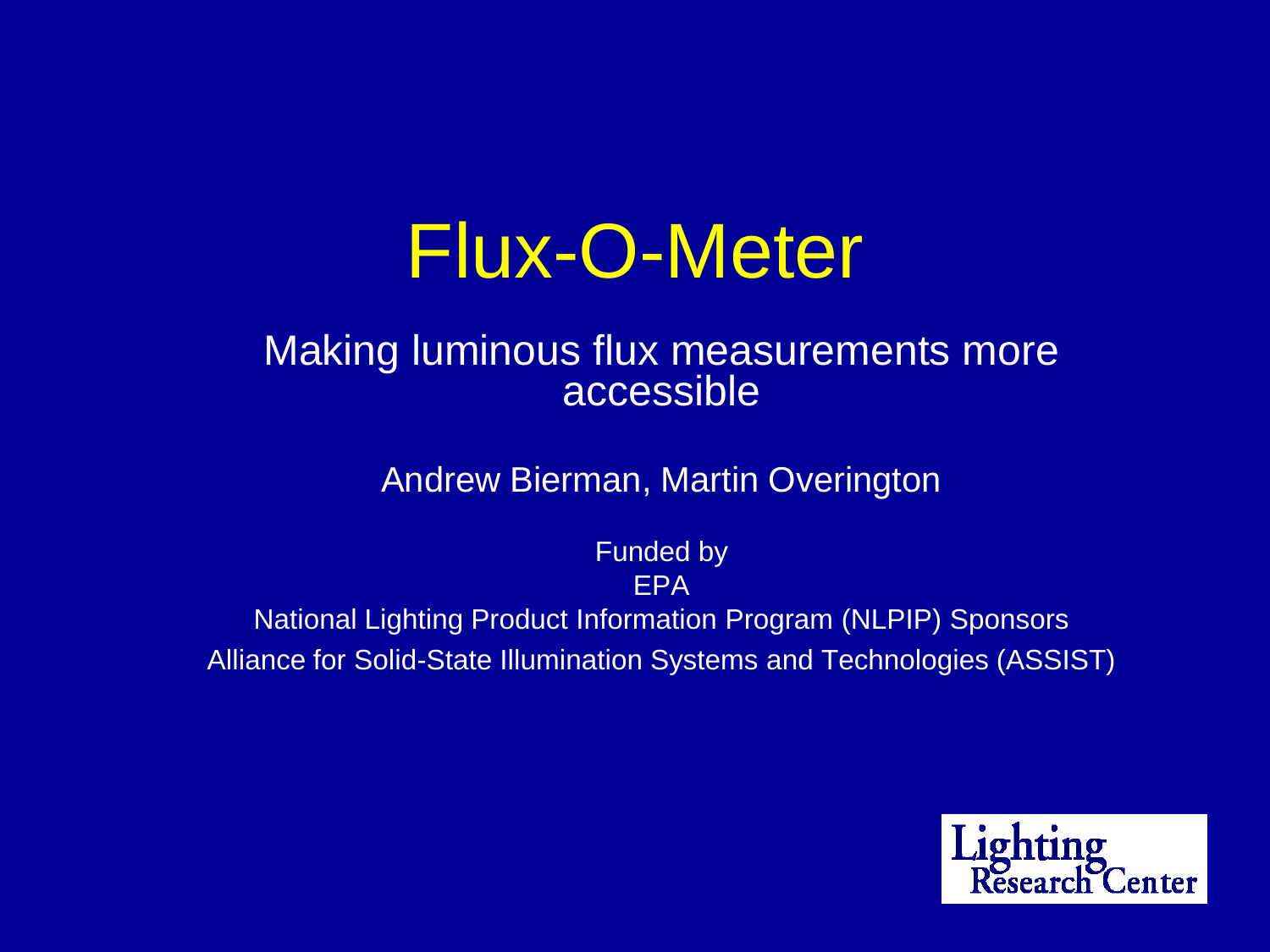# Luminous Flux, Lumens, Total Light Output... Who cares?

- Lighting practitioners use illuminance (lux, footcandles) and luminance (cd/m<sup>2</sup>, footlamberts)
- Luminaires are characterized by intensity, intensity distributions, luminance and efficiency (a relative measure)
- Flux measurements are usually confined to – National labs
	- Lamp Manufacturers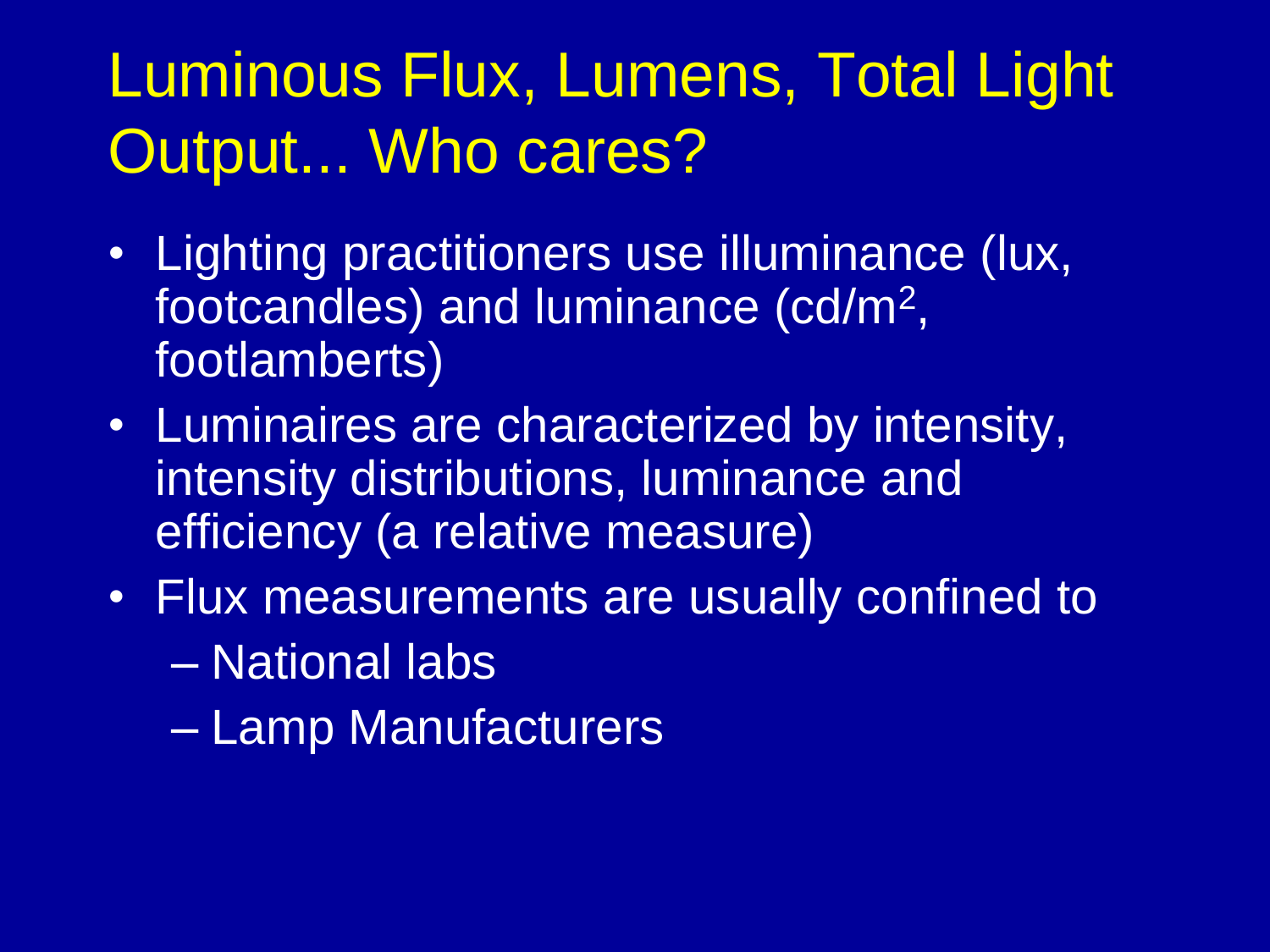## Current fixture photometry

- Standard photometric reports do not reveal system efficacy
- Traditional fixture photometry is based on relative light output
	- Numbers scaled to rated lamp light output
	- The industry relies on lamp manufacturers to provide luminous flux data
	- Luminous flux is for operation at standard, bare lamp conditions
- Luminaire efficiency does not fully take into account thermal, positional and ballast effects (system issues)
- The current practice suffices if we don't care about total system efficacy.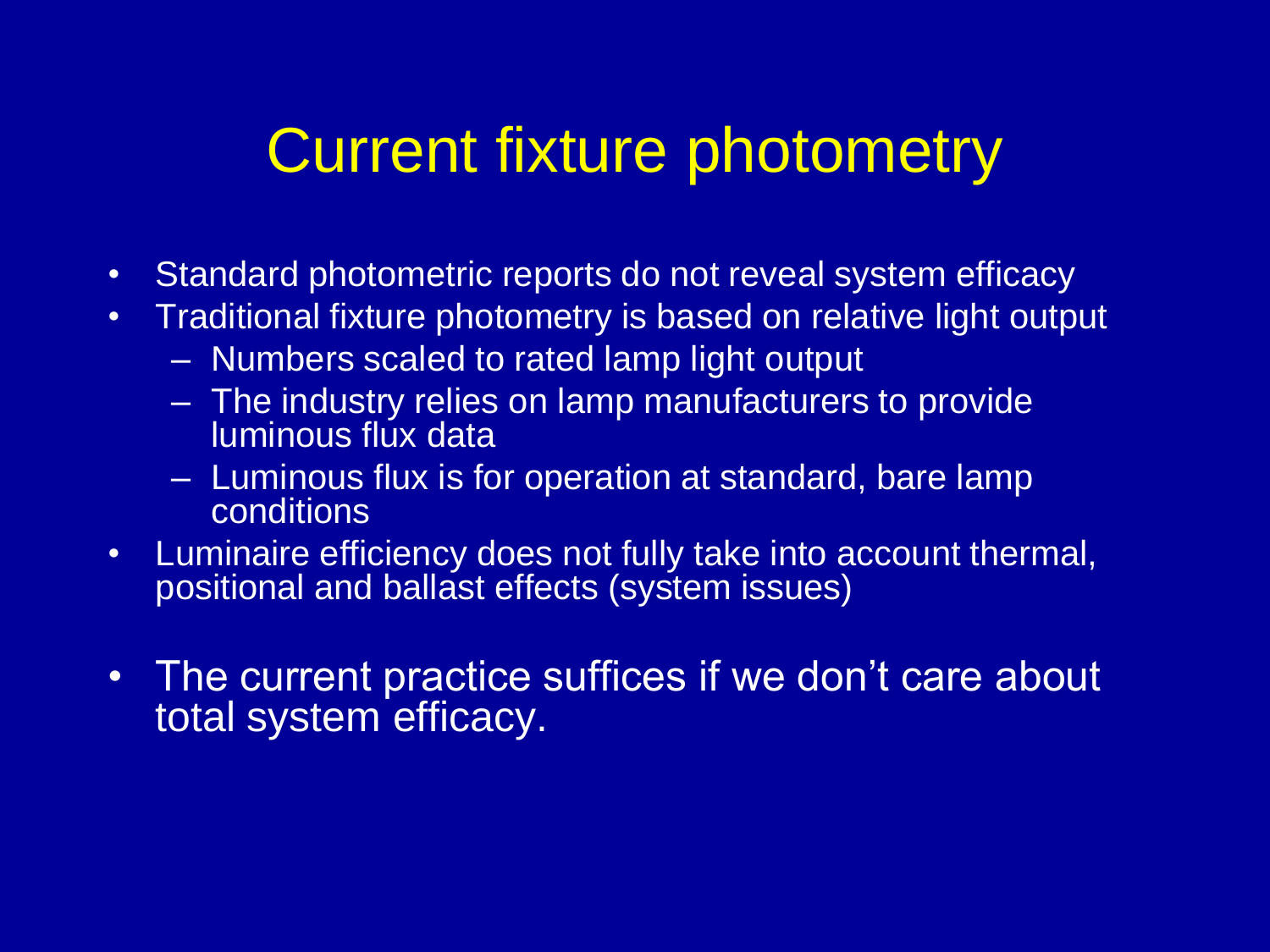#### Energy codes and labeling programs

- People drafting energy-use standards would like to specify end-user efficiency (lm/watt), but are unable due to measurement complications.
- The market for inexpensive, residential grade lighting products cannot bear the cost of adapting existing photometric testing for absolute measurements
- Manufacturers often do not have access to inexpensive photometric testing which makes energy efficient design difficult.
- Luminous flux measurement is key to the issue of generating and controlling light *efficiently*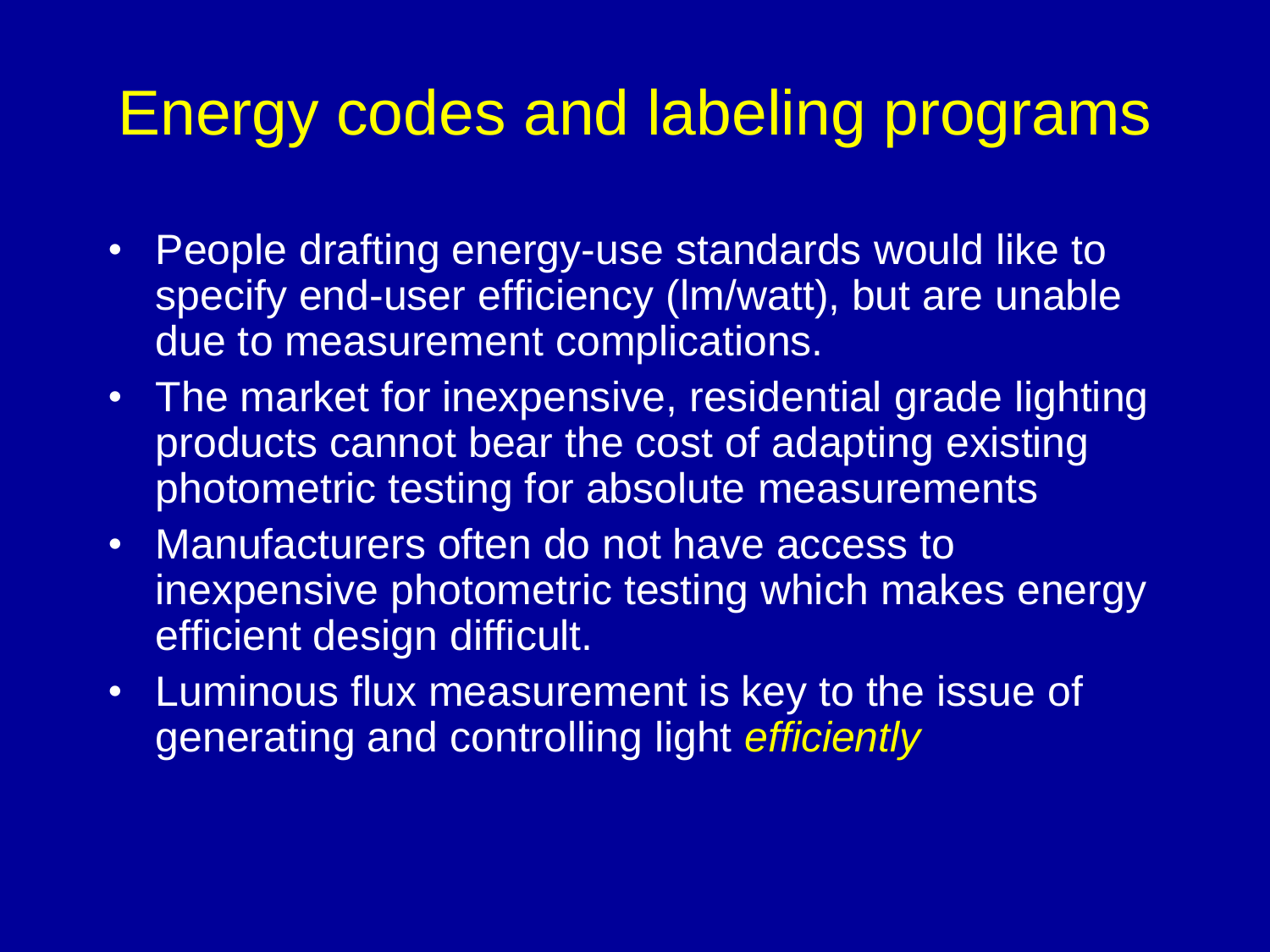# Luminaire Efficacy Rating (LER)

- Earlier effort to rate system efficacy without measuring fixture flux
	- NEMA LE 5-2001 Procedure for Determining Luminaire Efficacy Ratings for Fluorescent Luminaires
- Works well for well characterized systems
	- e.g. T8 linear fluorescent lamp systems
- Insufficient data available for CFL and lower volume/specialty lamps and ballasts
	- Standard covers only 5 types of "high volume" luminaires
- Gets complicated for universal ballasts, different operating positions and temperatures, atypical luminaire configurations, etc.
- Errors from –23% to +86% for CFL luminaires
	- NLPIP Specifier Reports: Energy-Efficient Ceiling Mounted Residential Luminaires (1999)

#### Must measure flux to determine true system efficacy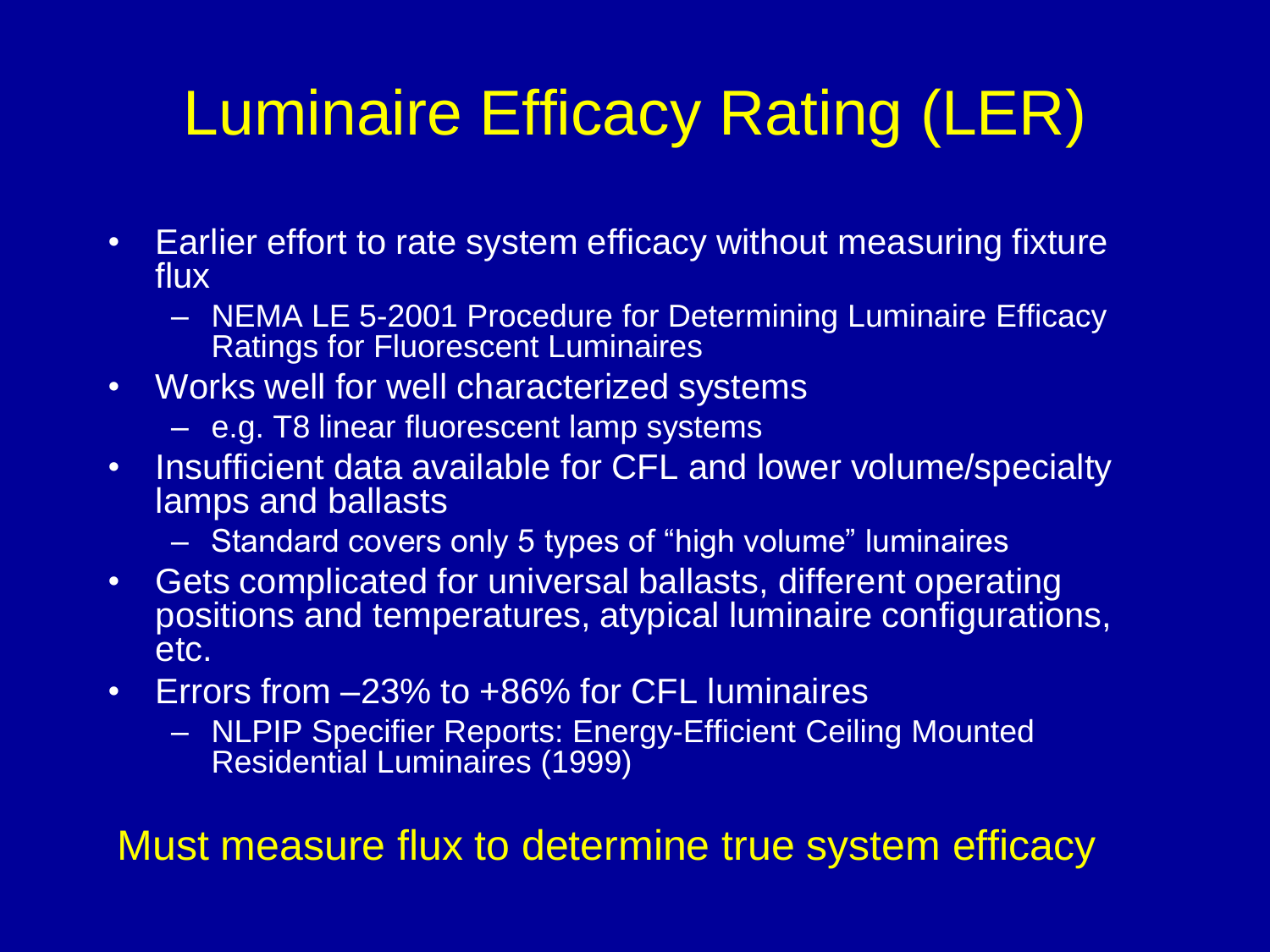## Traditional Flux Measurements Integrating Spheres

- Very sensitive to departures from ideal
- Substitution method is the practical means of use
- Requires calibrated flux standards – expensive, delicate, limited lifetime
- Requires frequent calibration and maintenance
- Must be much larger than the objects placed inside

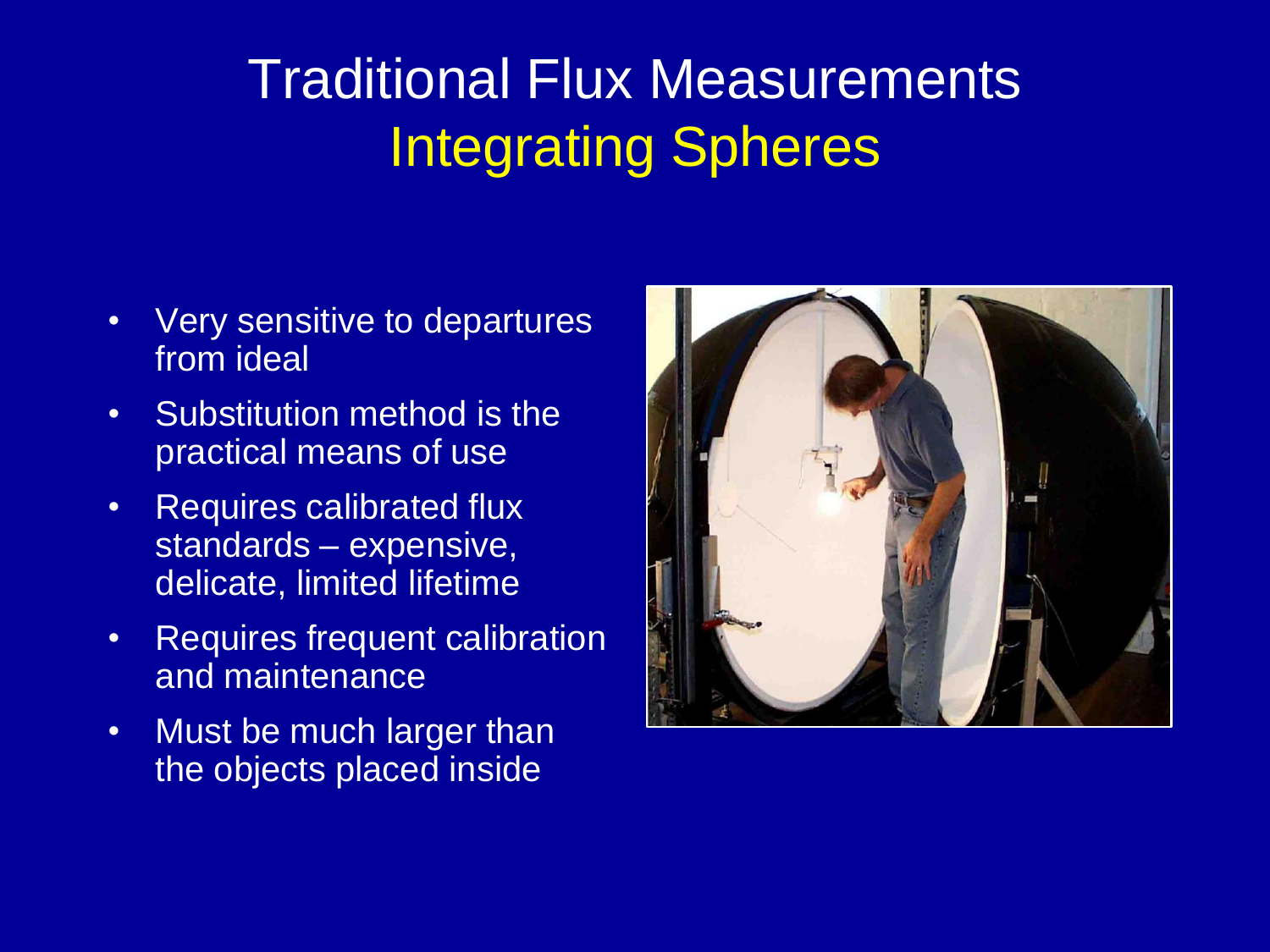#### Traditional Flux Measurements **Goniometers**

- Requires large test distance, large spaces, high ceilings
- Sensitive to stray light (need dark room)
- Typically optimized for precise angular measurements
- Scan times can take several hours depending on accuracy and system design
- Expensive due to large size and precise movement
- Only a few facilities have one

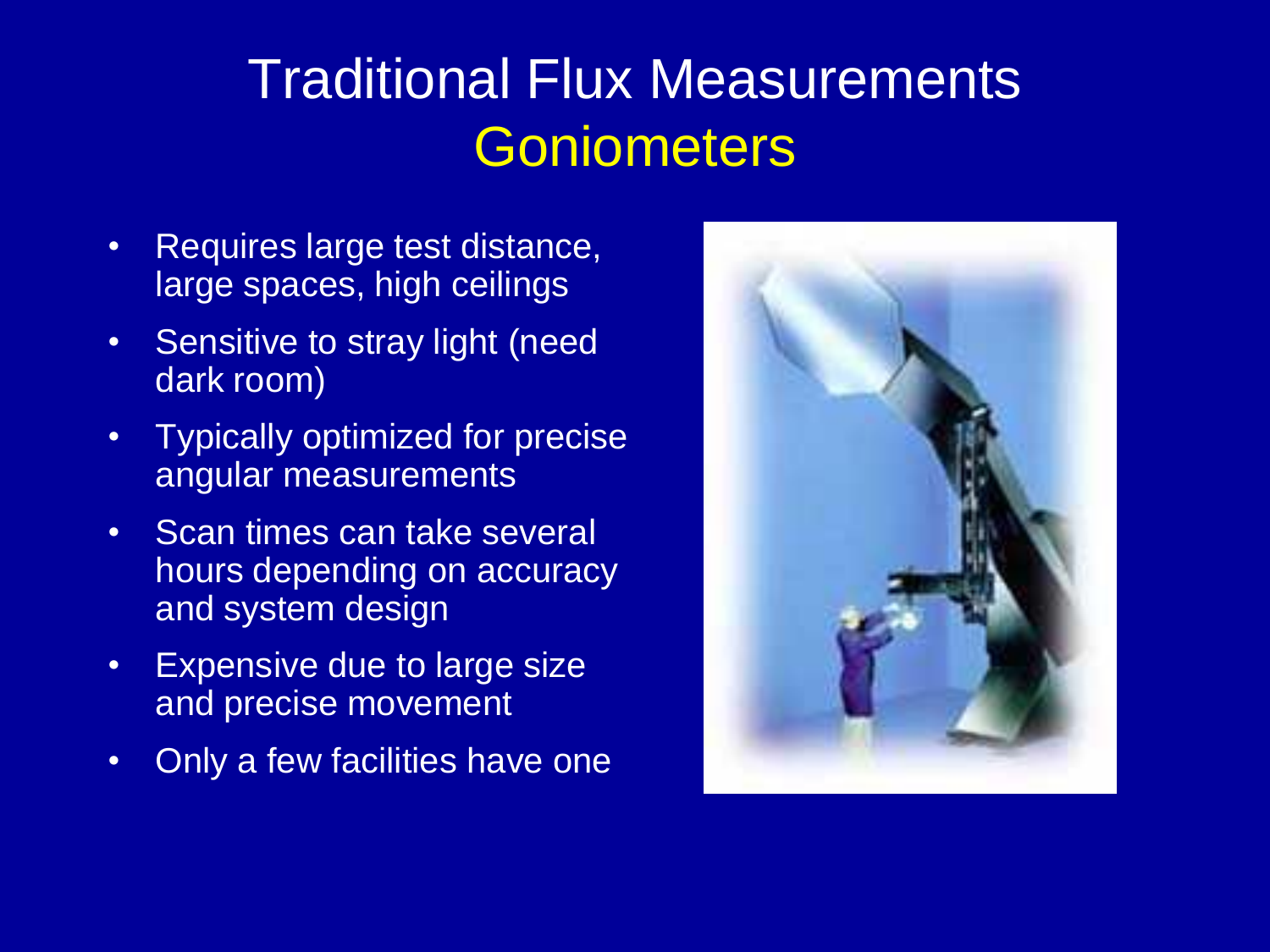## Alternate Method High density illuminance sampling all around fixture

- Measure the illuminance at many points around an imaginary sphere enclosing the source
- Integrate over area
- Concept is not new, but advances in instrumentation makes the method inexpensive and practical

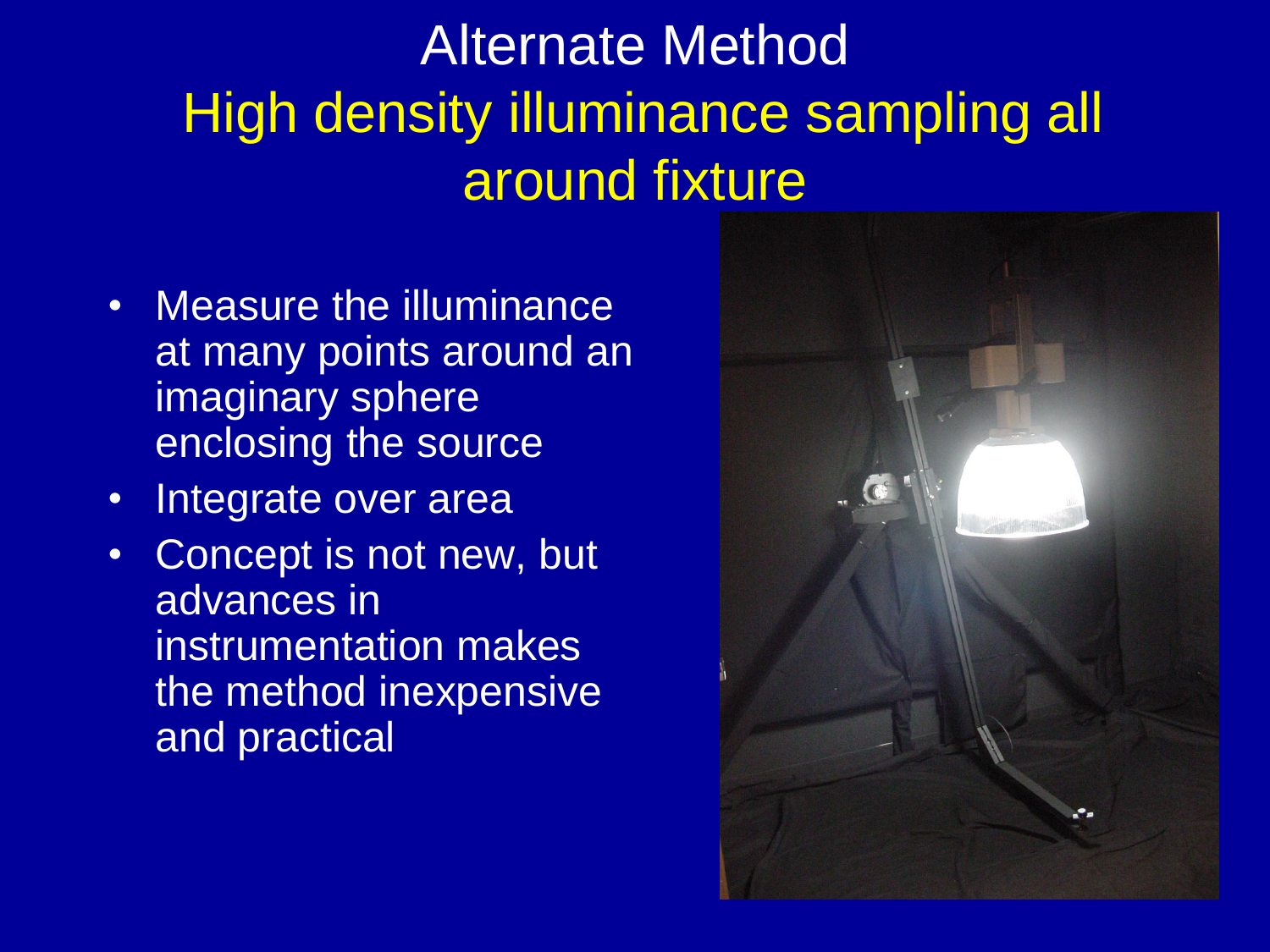#### Integrating illuminance over area



*sphere*  $\vert$ *Flux* =  $\vert$ *EdA* 

Source: C.DeCusatis, Handbook of Applied Photometry, Springer-Verlag 1998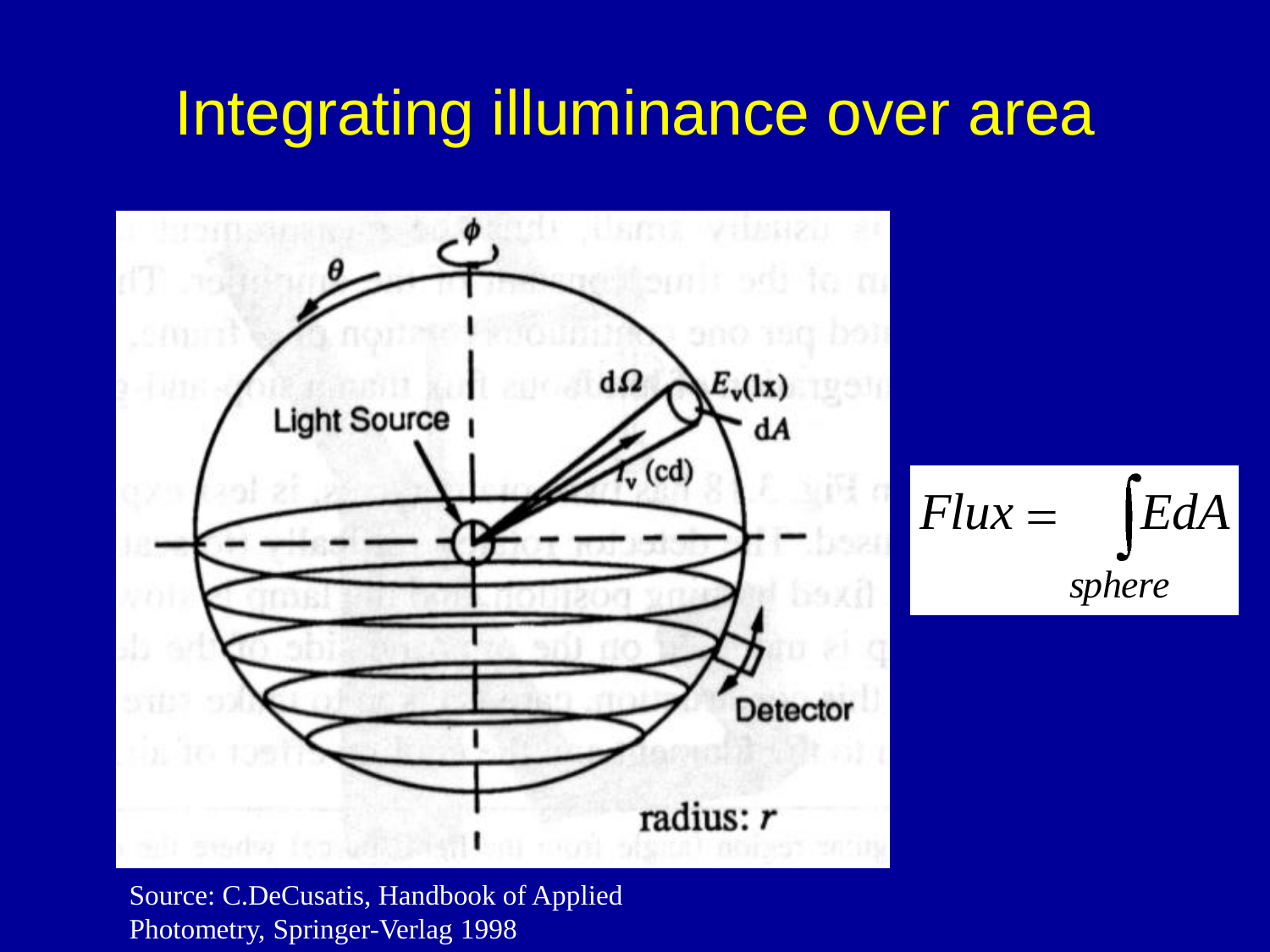# Design objectives

- Inexpensive (< \$10,000)
	- Use off-the-shelf components
	- Avoid precise motion control (steppers, servo motors, etc.)
	- Use a minimum of space
- Quick measurement (a few minutes per sample)
	- Avoid stopping and starting
- Easy to calibrate and maintain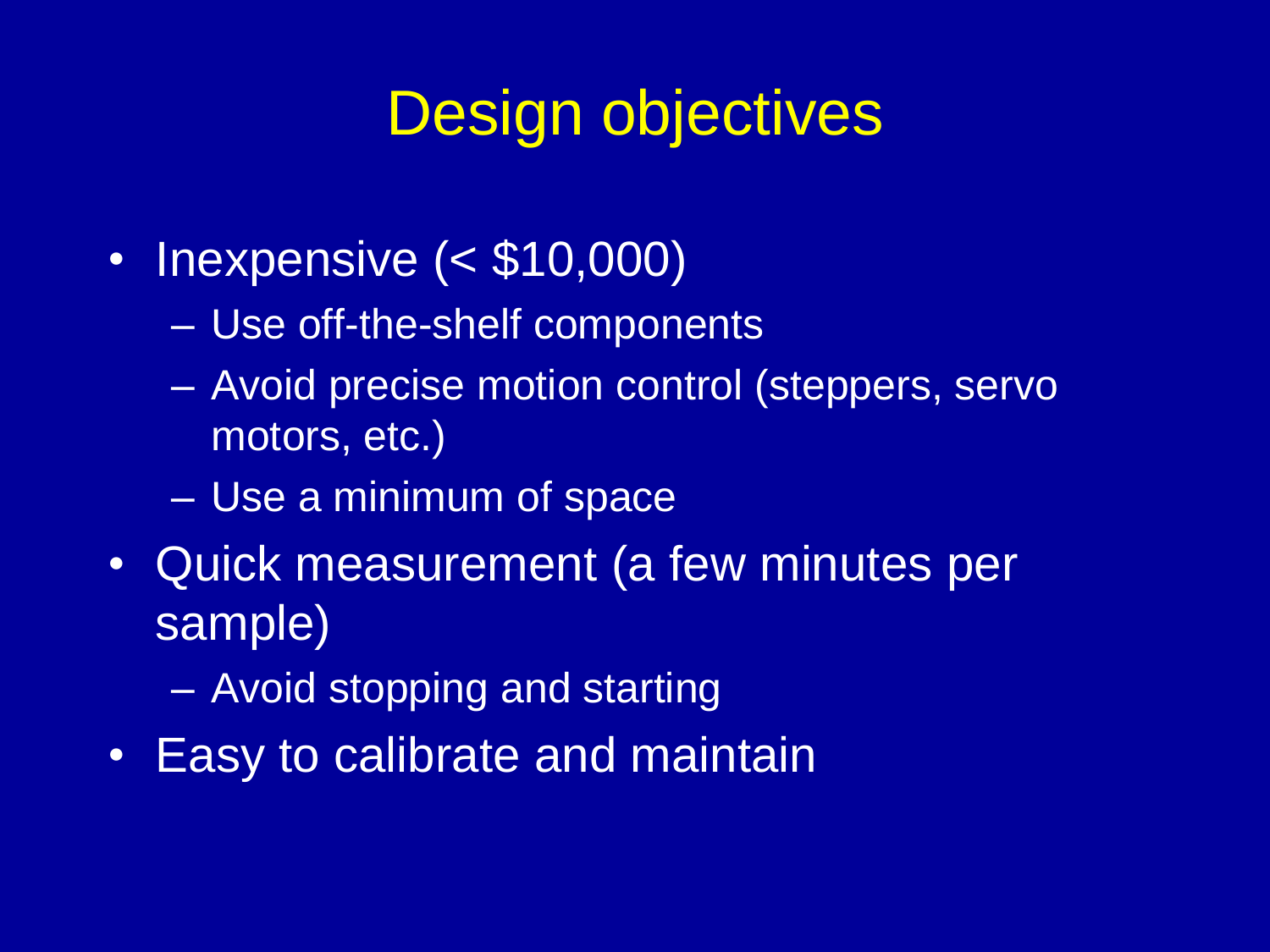#### Apparatus schematic

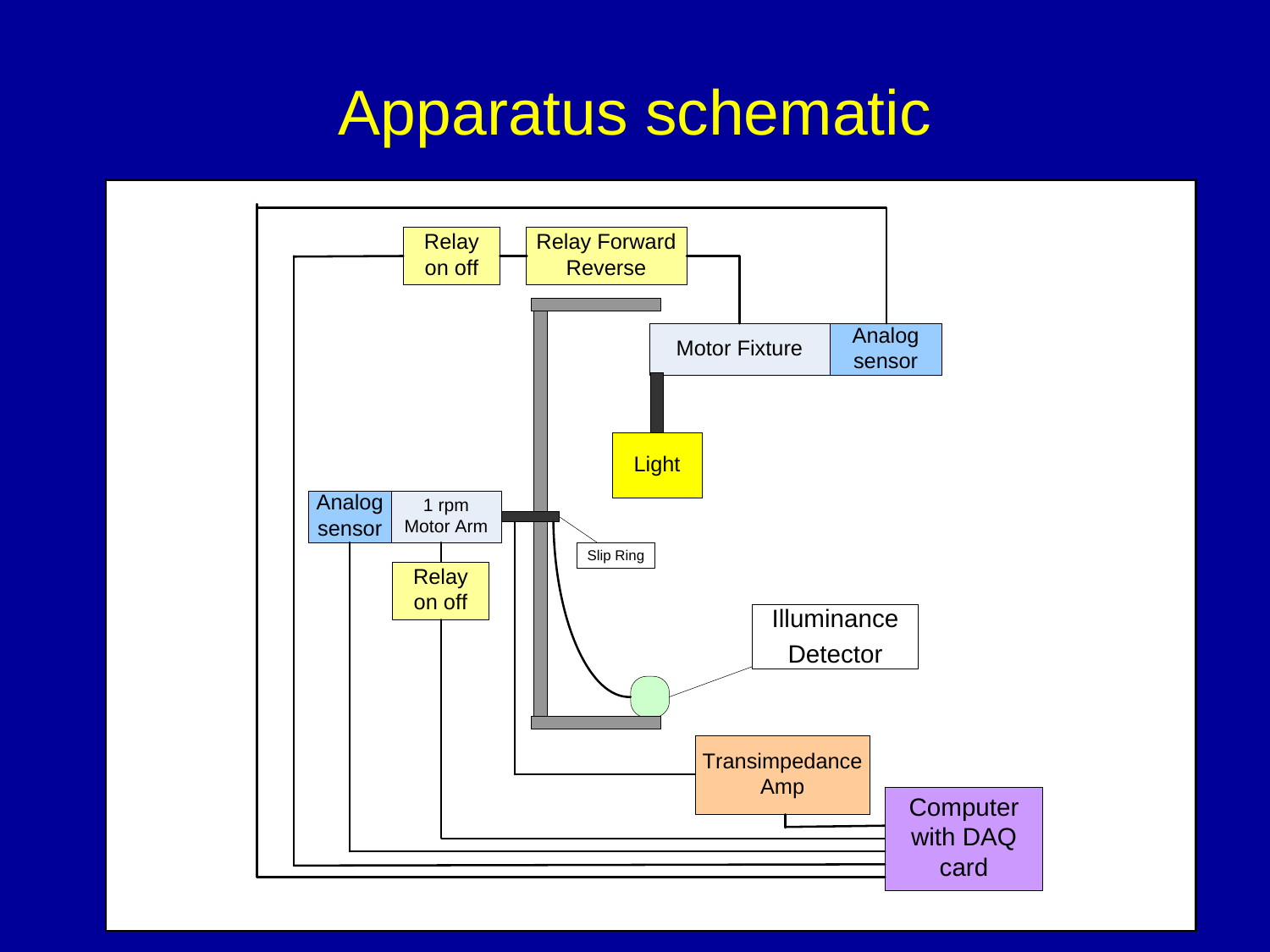# Apparatus

- Low-cost approach
	- Exploits rapid sampling, low-cost, 12-bit computer data acquisition boards
	- Inexpensive motion control
		- Analog encoders (rotary variable resistors)
		- Continuous motion (no feedback motion control)
	- Inexpensive, robust calibration based on illuminance meter and distance
	- Cost: < \$3000 plus computer and software
		- Higher cost for photocell with more accurate color correction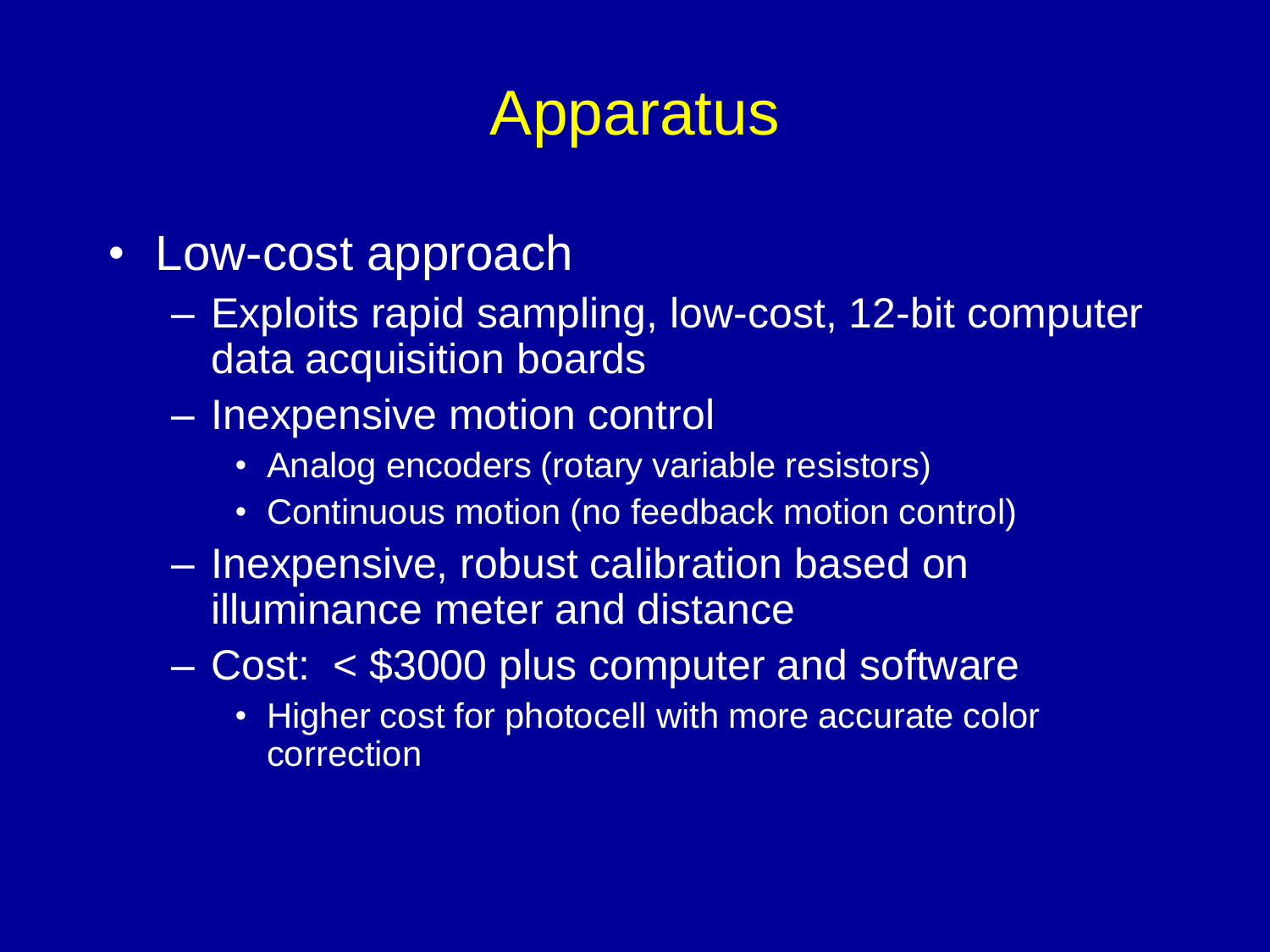

- Accommodates large fixtures and complete lighting systems
	- UL fixture for ICrated thermal testing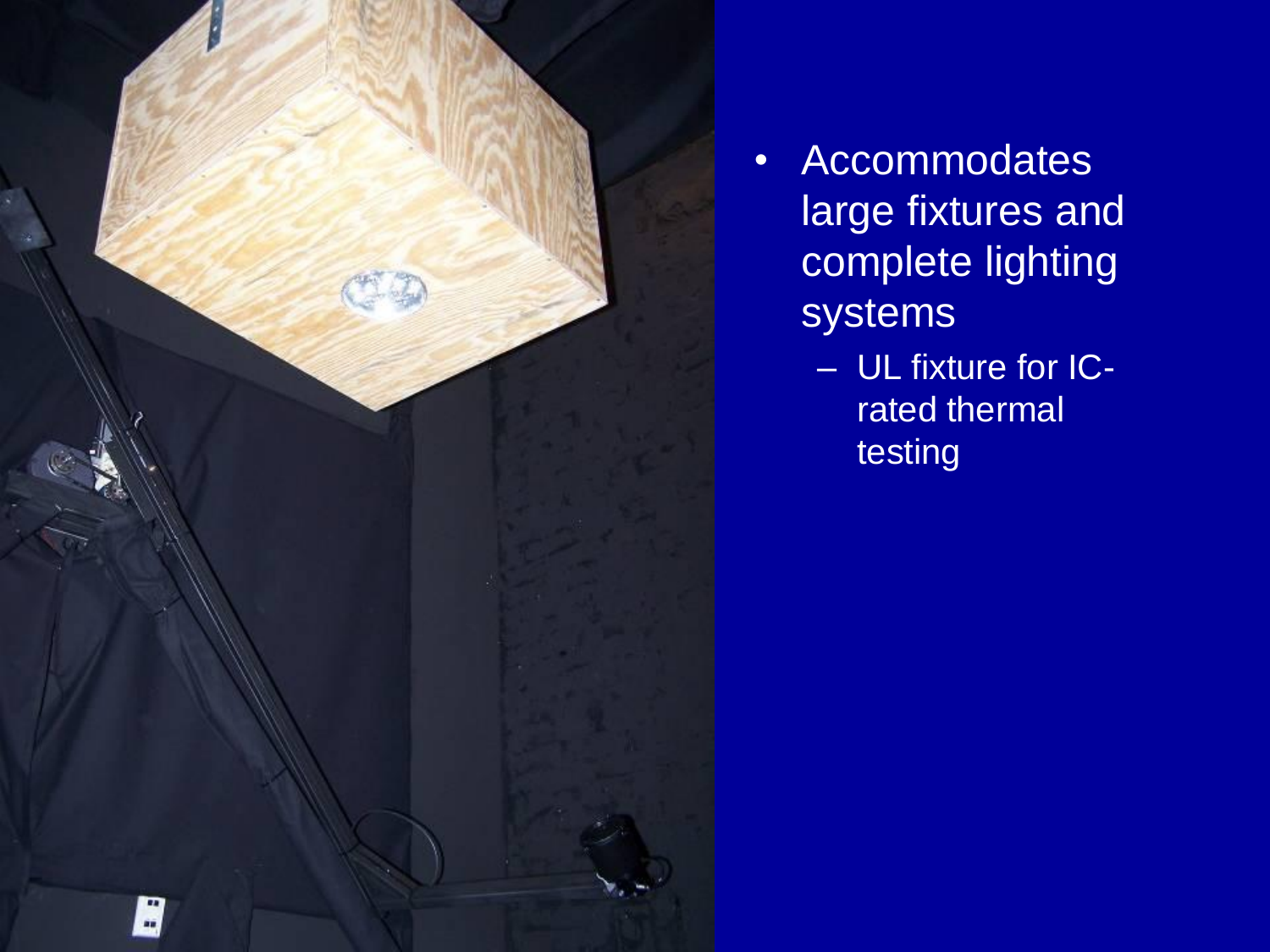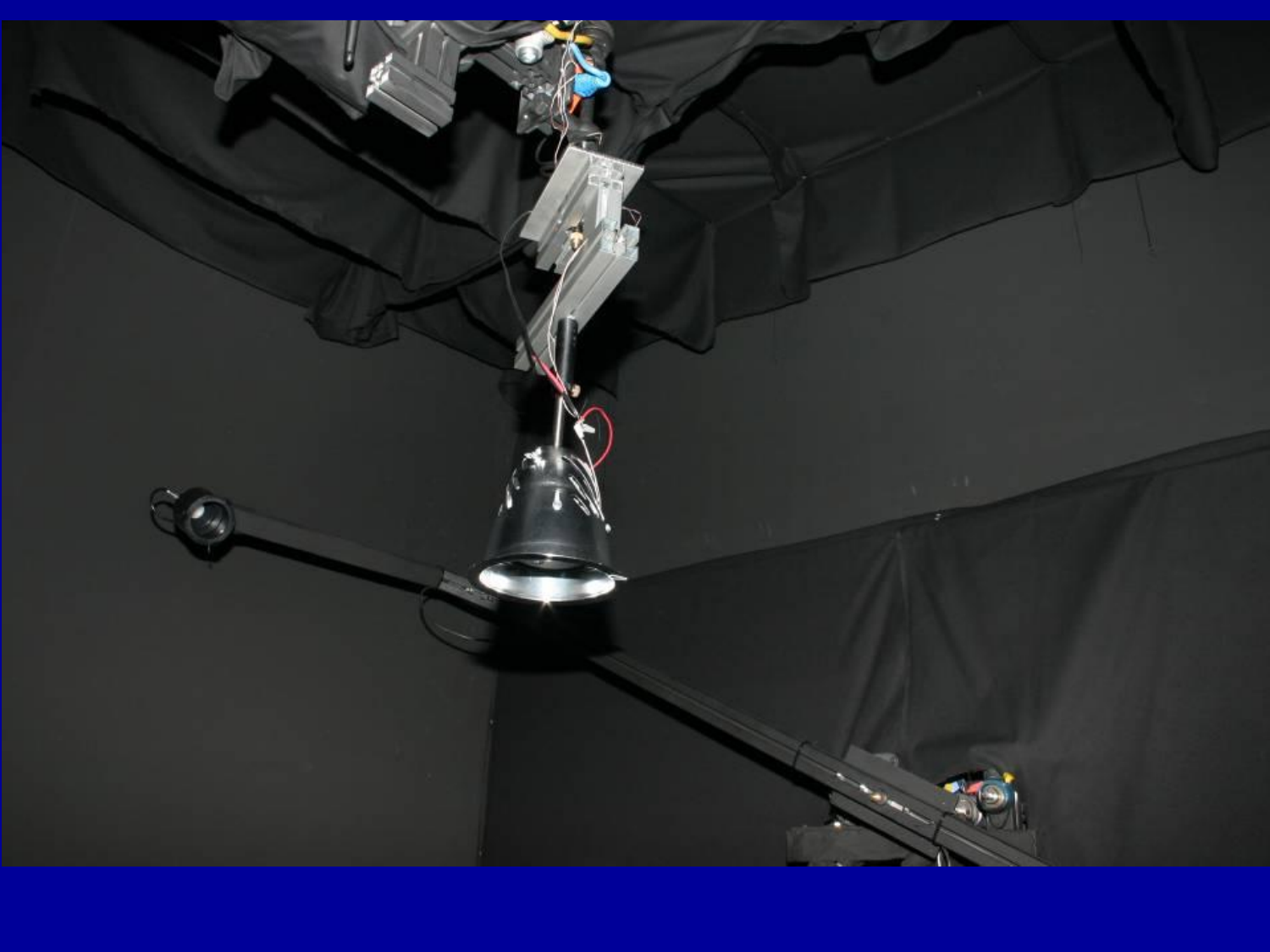#### How it takes measurements

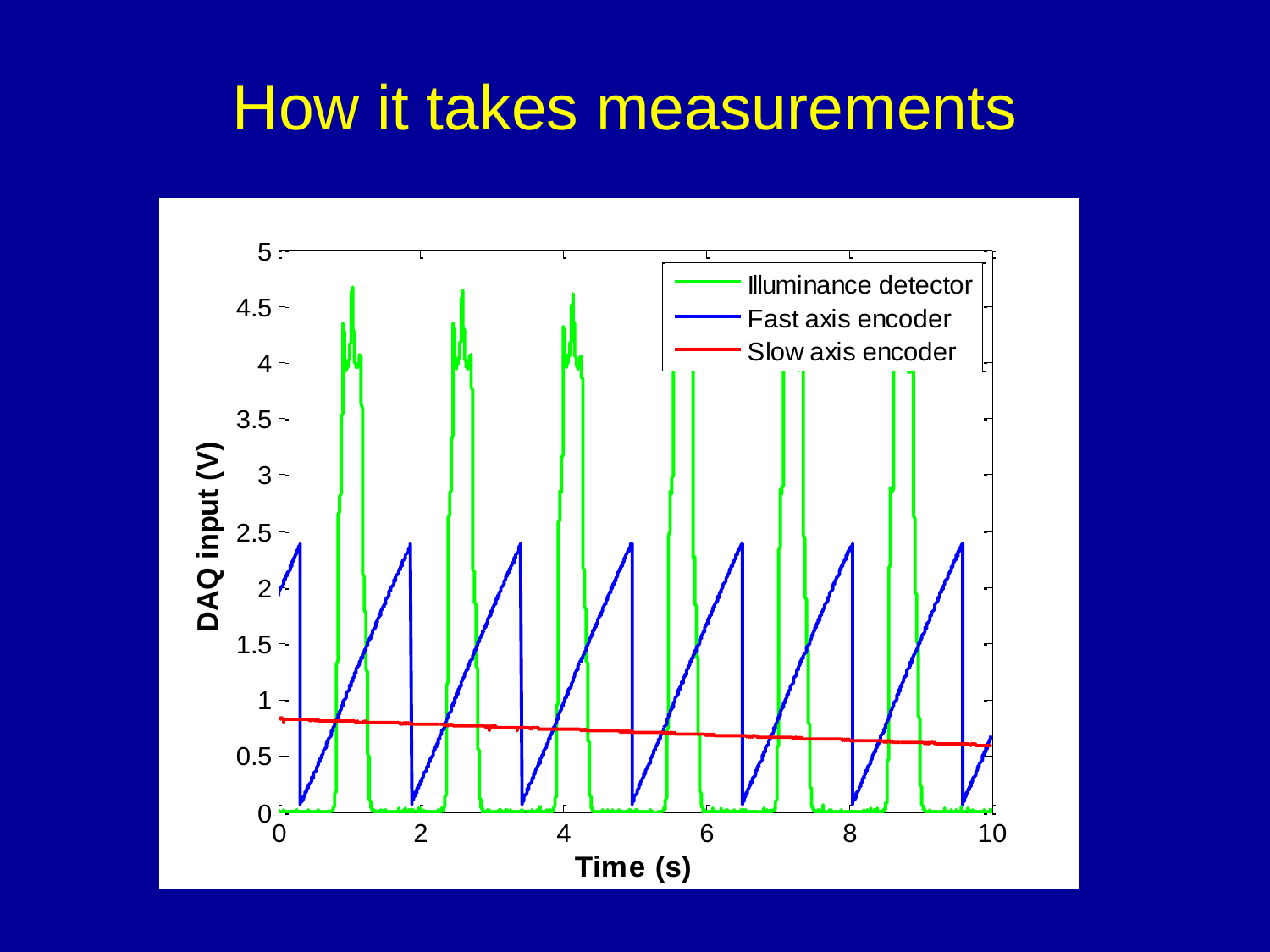# Rotation speeds

- Fast axis (elevation angles)  $-$  ~ 1 revolution/s
- Slow axis (azimuthal angles)
	- $\sim$  0.7 revolutions/minute
- 90 revolutions of the fast axis for every revolution of the slow axis: azimuthal increments of 4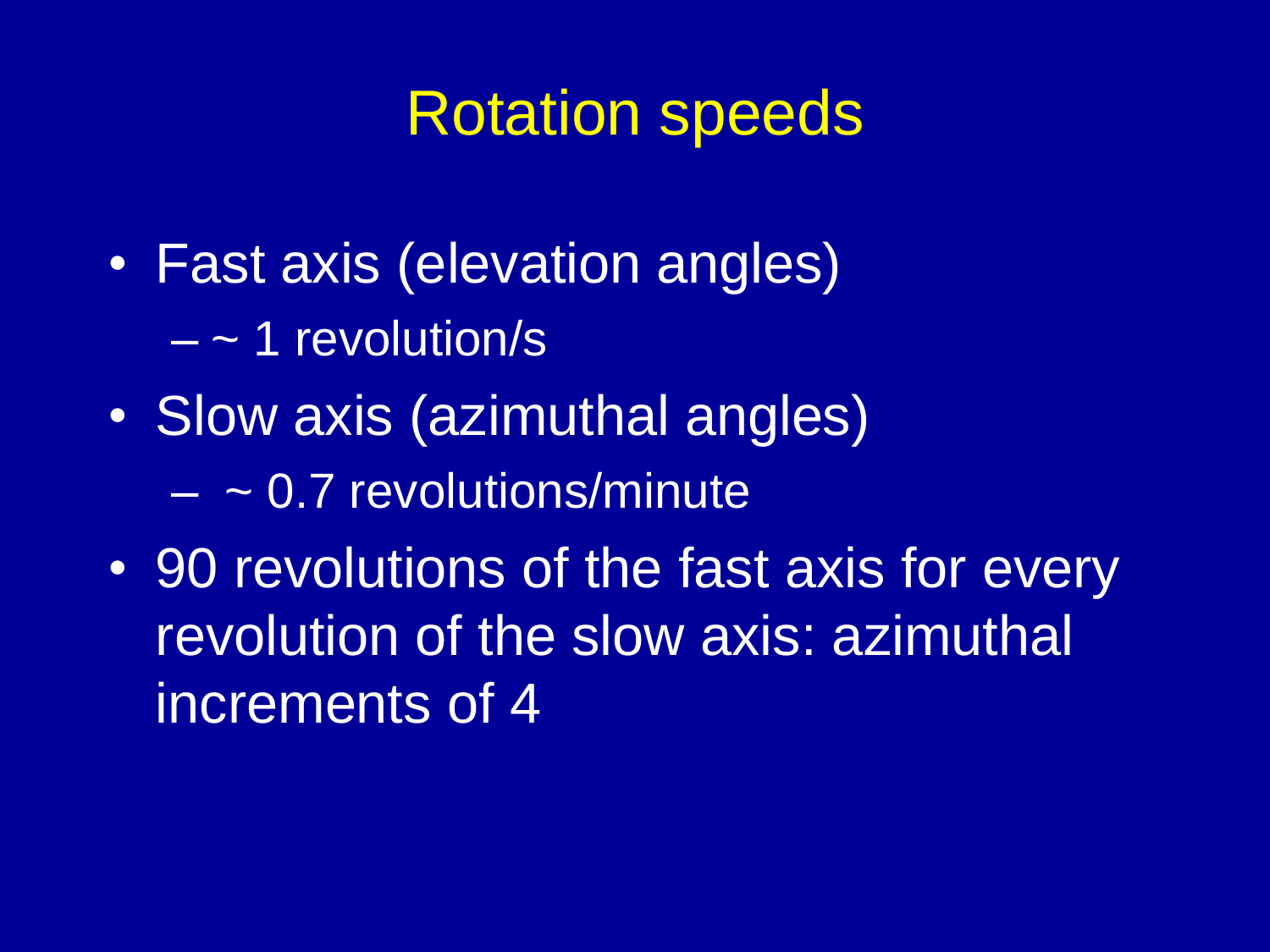### Modulated Light sources

Incandescent A lamp, 120 Vac, 60 Hz

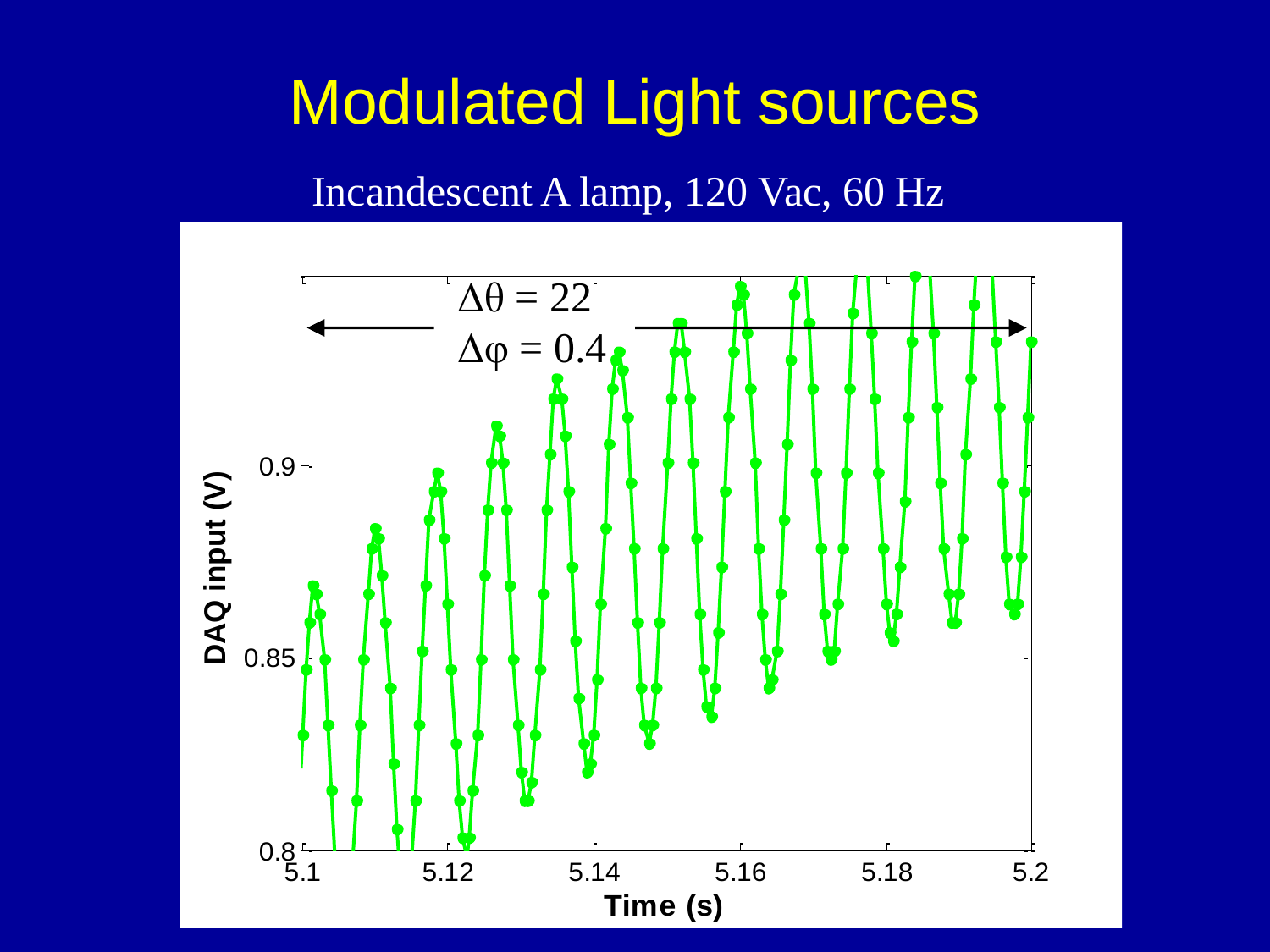## Modulated sources

- 120 Hz modulation
- To obtain 10 readings per 8.3 ms period requires 1.25 kHz sample rate
- Arm swing speed  $=$   $-4$  rad/s (0.6 rev/s)
- Measurement taken every 0.002 rad (0.1 degrees)
- One 120 Hz period spans 1.8 degrees
- This limits the speed of the arm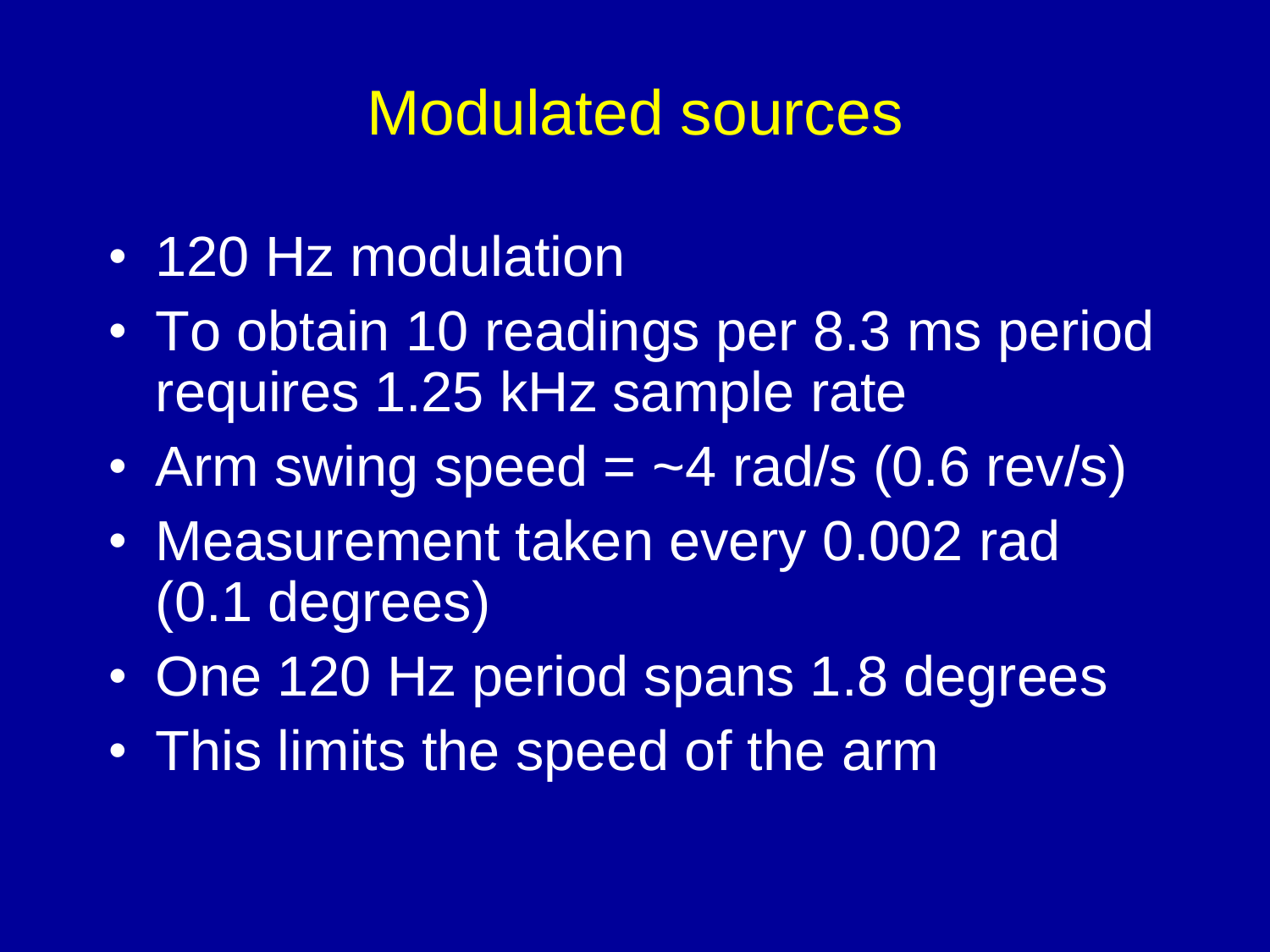## Flux calculation algorithm

- Illuminance measurements are not recorded at regular angular increments
	- Not spaced uniformly; higher density at "poles"
	- Angular speeds of axes not precisely controlled
	- Many closely spaced redundant data points
- Need method to assign corresponding surface area (*ΔA*) to measured values in order to perform numerical integration over spherical surface area.

$$
\Phi = \sum_i E_i \Delta A_i
$$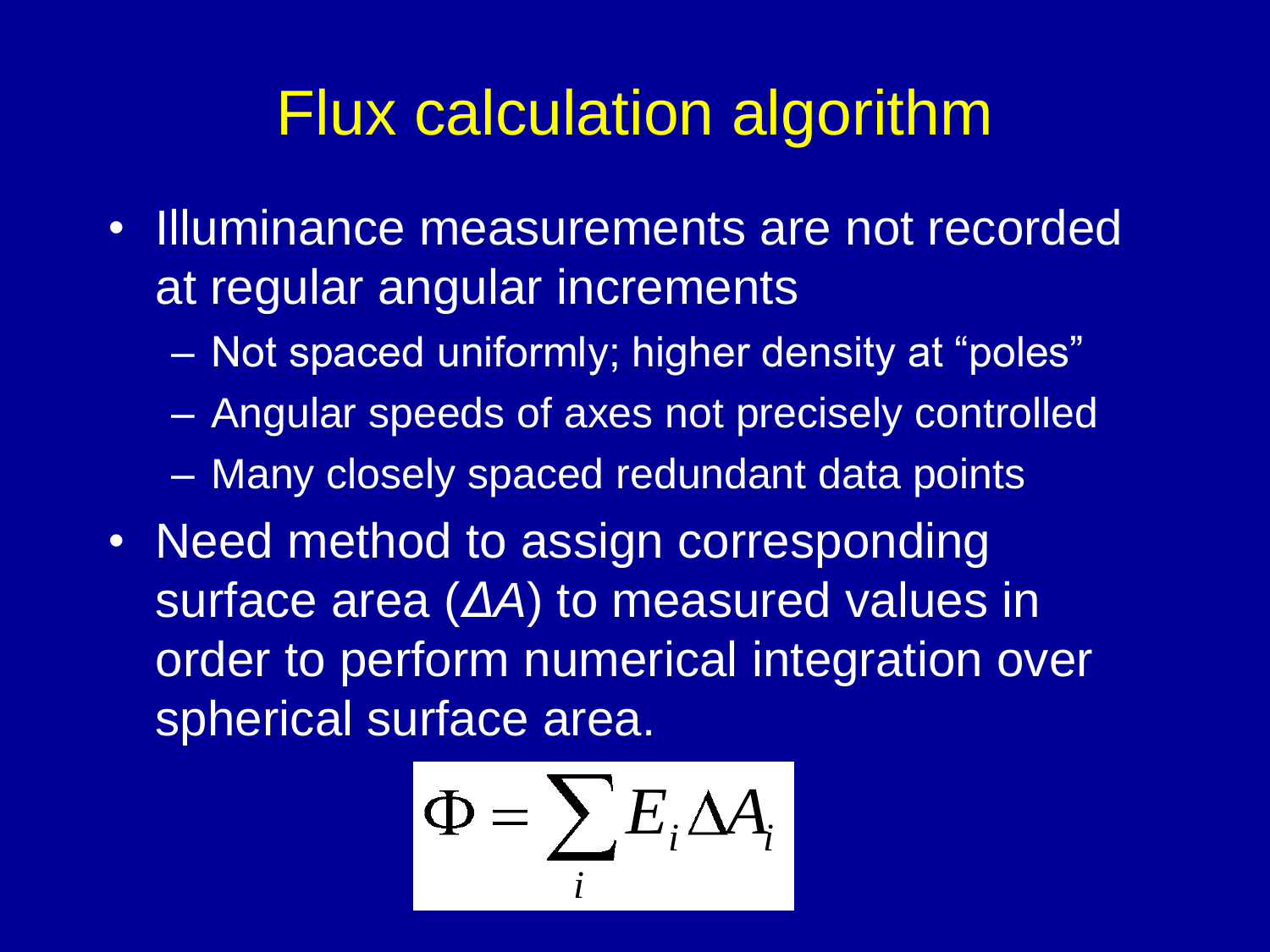# Flux calculation algorithm

- Interpolation of data into regular grid didn't work well
	- Too time consuming and computationally difficult for large data set (200,000 data points)
	- Redundant (phi, theta) measurement locations
	- Modulated sources create too rough of a surface for interpolation – need to smoothing of illuminance surface
- Could sacrifice high precision of angular data for more stable, average illuminance values
- Used binning method to collect illuminance measurements at nearby locations and reduce data set to average illuminance values over a regular grid spherical coordinates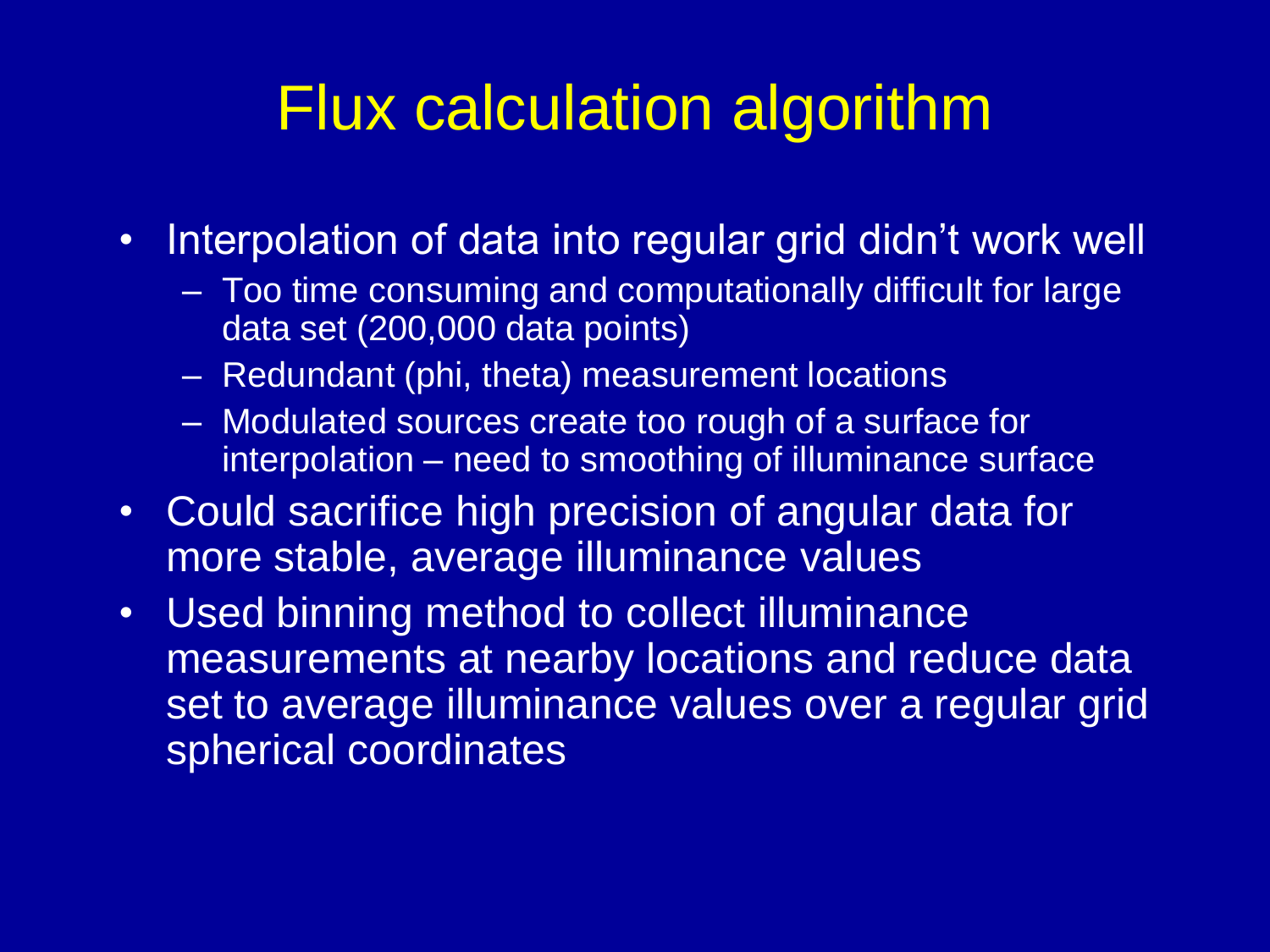# Code for calculating flux

```
% Bin measurements into regular grid positions
for i = 1: length (Intensity)
    index1 = floor(theta(i)/dtheta(i) +1;index2 = floor(phi(i)/dphi)+1;M(index1,index2) = M(index1,index2) + Intensity(i);N(index1,index2) = N(index1,index2) + 1;end
M = M. / N * IntensityCal;
% Integrate intensity over grid positions
flux = zeros(180/dtheta, 360/dphi);
for j = 1:360/dphifor i = 1:180/dtheta
        theta1 = i *dtheta - dtheta;
        theta2 = i*dtheta;
        phi1 = \dot{\tau}*dphi - dphi;
        phi2 = \dot{\tau} *dphi;
        deltaOmega = (cos (theta1*pi/180) - cos (theta2*pi/180)) * (phi2*pi/180-phi1*pi/180;
        flux(i,i) = M(i,i)*deltaOmega,end
end
totalFlux = sum(sum(flux));
```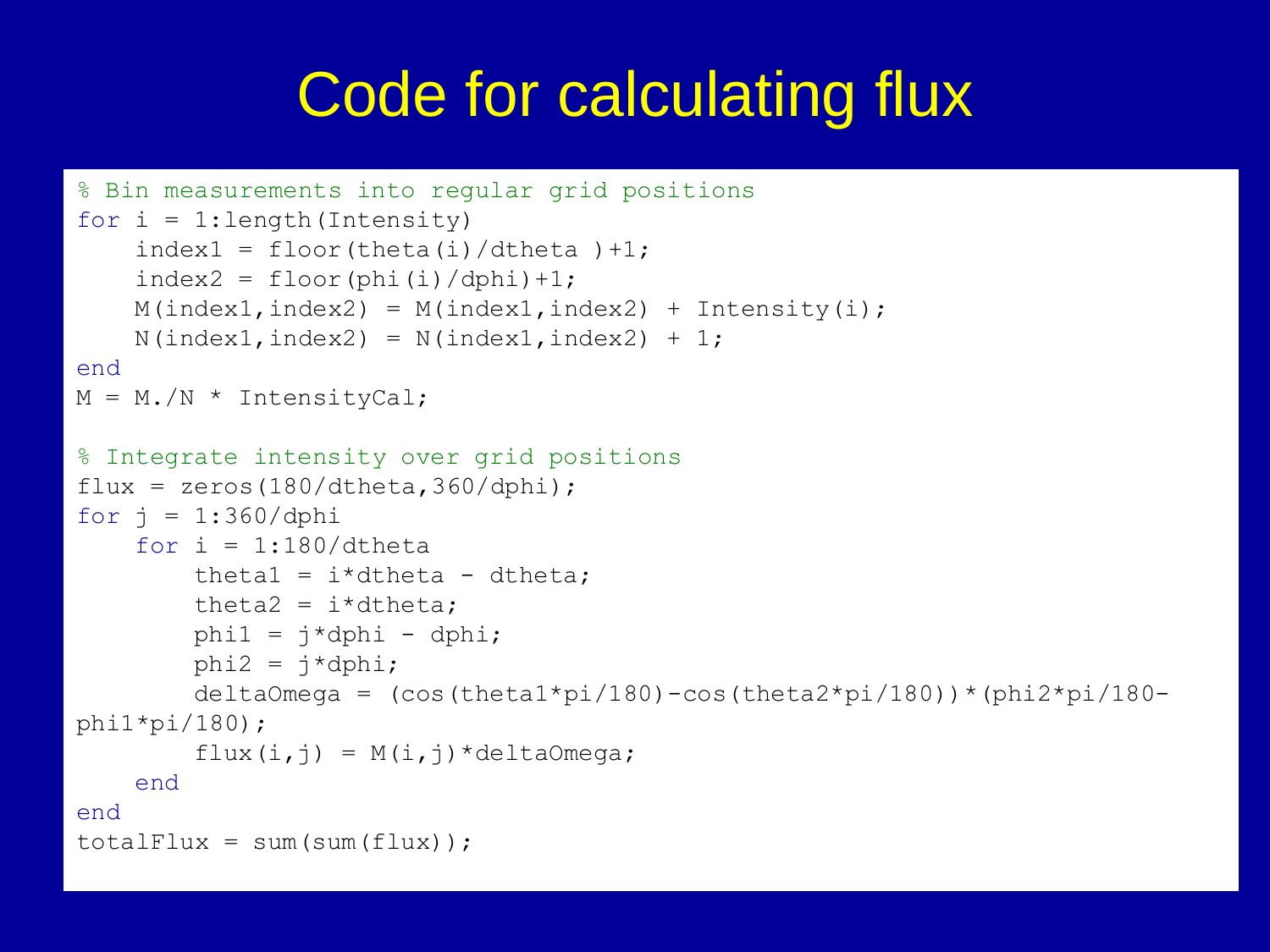#### 3D Illuminance Plot of LED Fixture



False-color coded according to illuminance (intensity)  $Blue = low$   $Red = high$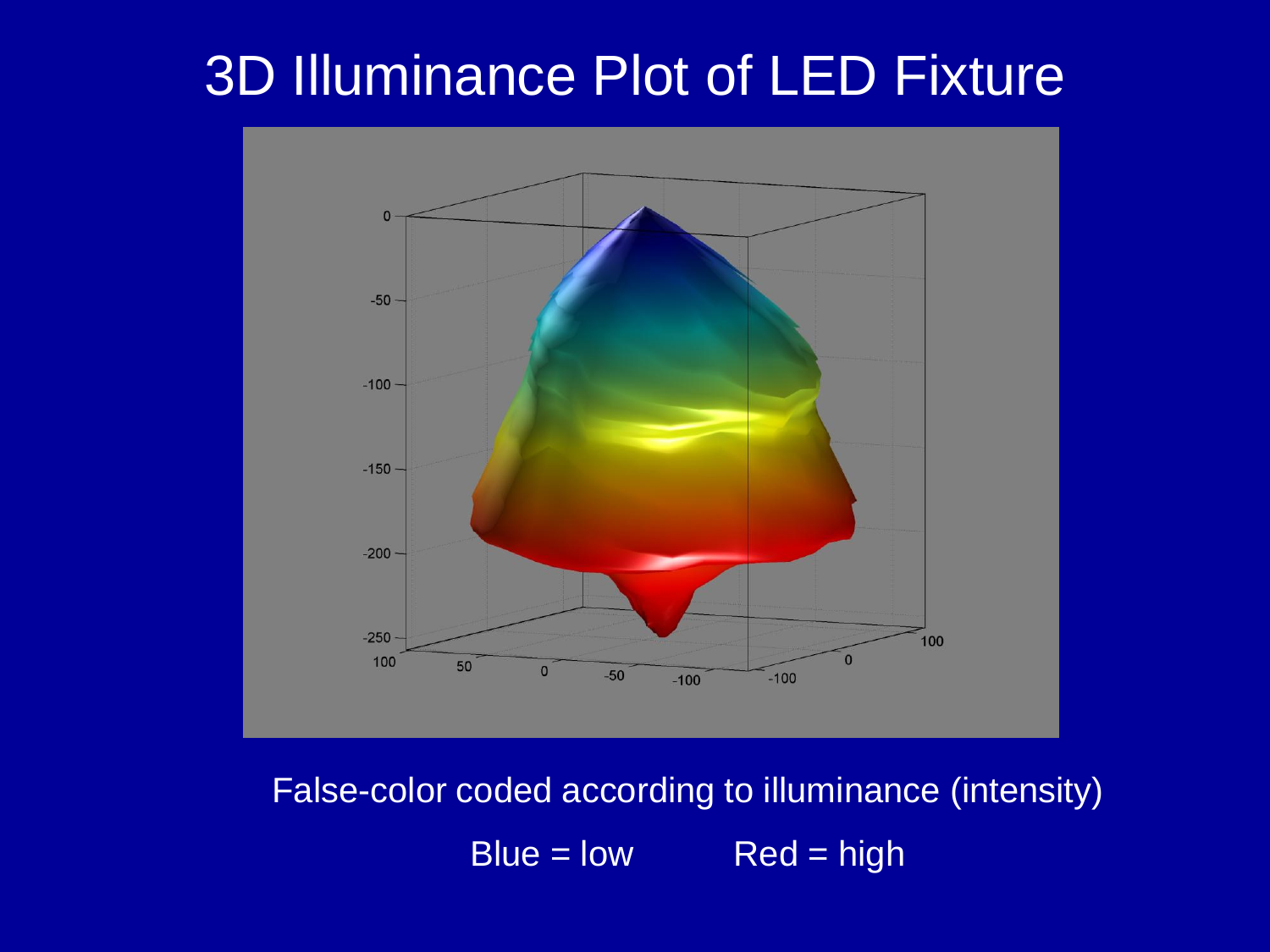#### 3D illuminance plots of A19 incandescent lamps



Frosted A-lamp Clear A-lamp, vertical filament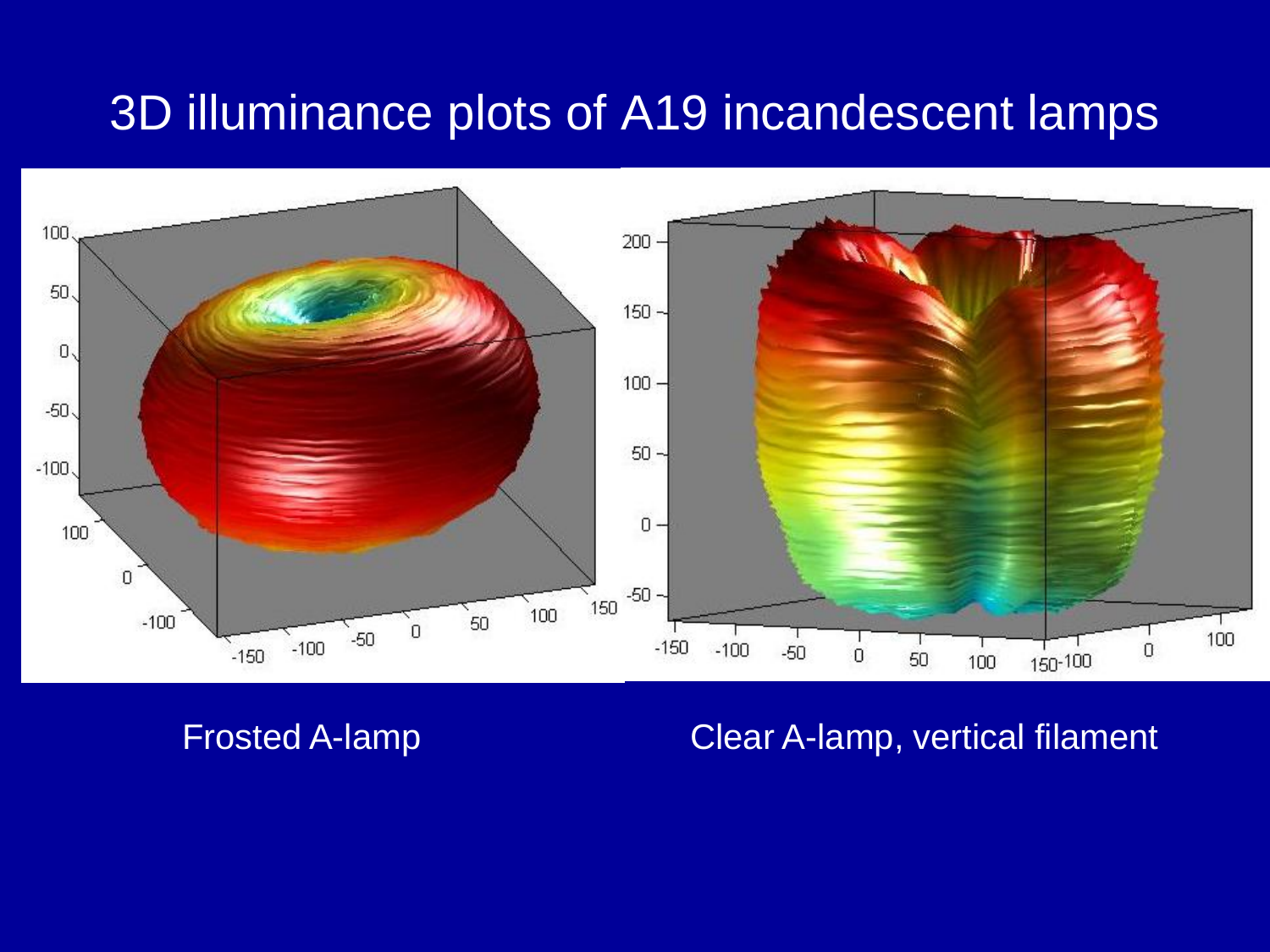#### 3D illuminance plots of directional sources





#### Incandescent PAR 36 LED downlight fixture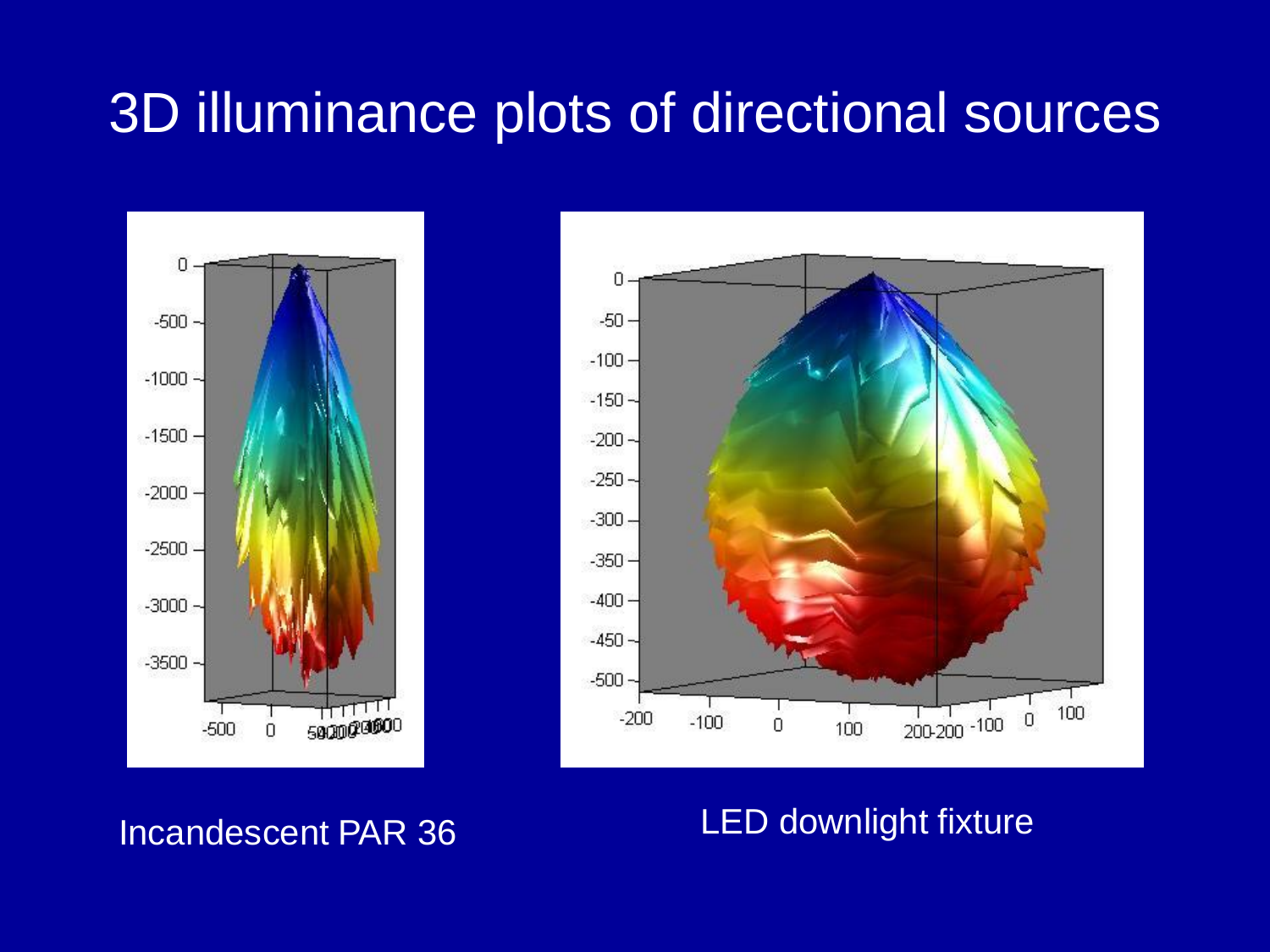#### 3D illuminance plots of CFL down light





Side view **Bottom view** Bottom view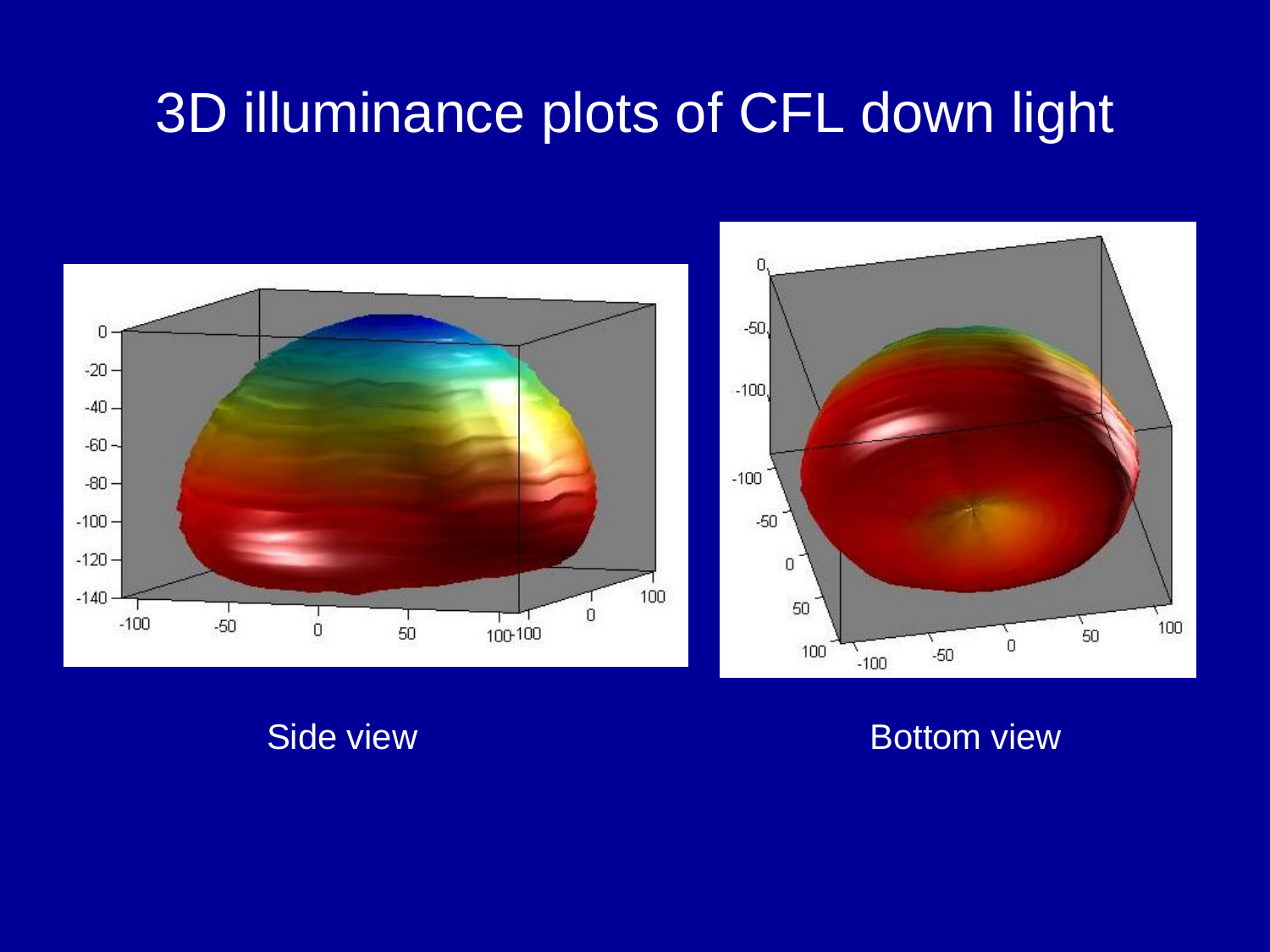# Comparison with integrating sphere

|                   |                        | Lamp Type            |                    |                    |
|-------------------|------------------------|----------------------|--------------------|--------------------|
|                   | 60W A-19<br>Soft-white | 100W A-19<br>Frosted | 100W A-19<br>Clear | 50W PAR<br>30 Lamp |
|                   |                        |                      |                    |                    |
| Sphere (Im)       | 811                    | 1692                 | 1647               | 655.1              |
|                   |                        |                      |                    |                    |
| Flux-O-Meter (Im) | 828                    | 1730                 | 1690               | 655.5              |
|                   |                        |                      |                    |                    |
| Difference (%)    | 2.1                    | 2.2                  | 2.6                |                    |

Stray light likely accounts for the 2% larger readings for the Flux-O-meter for omni-directional light sources. Stray light is minimized for directional light sources (e.g. PAR lamp).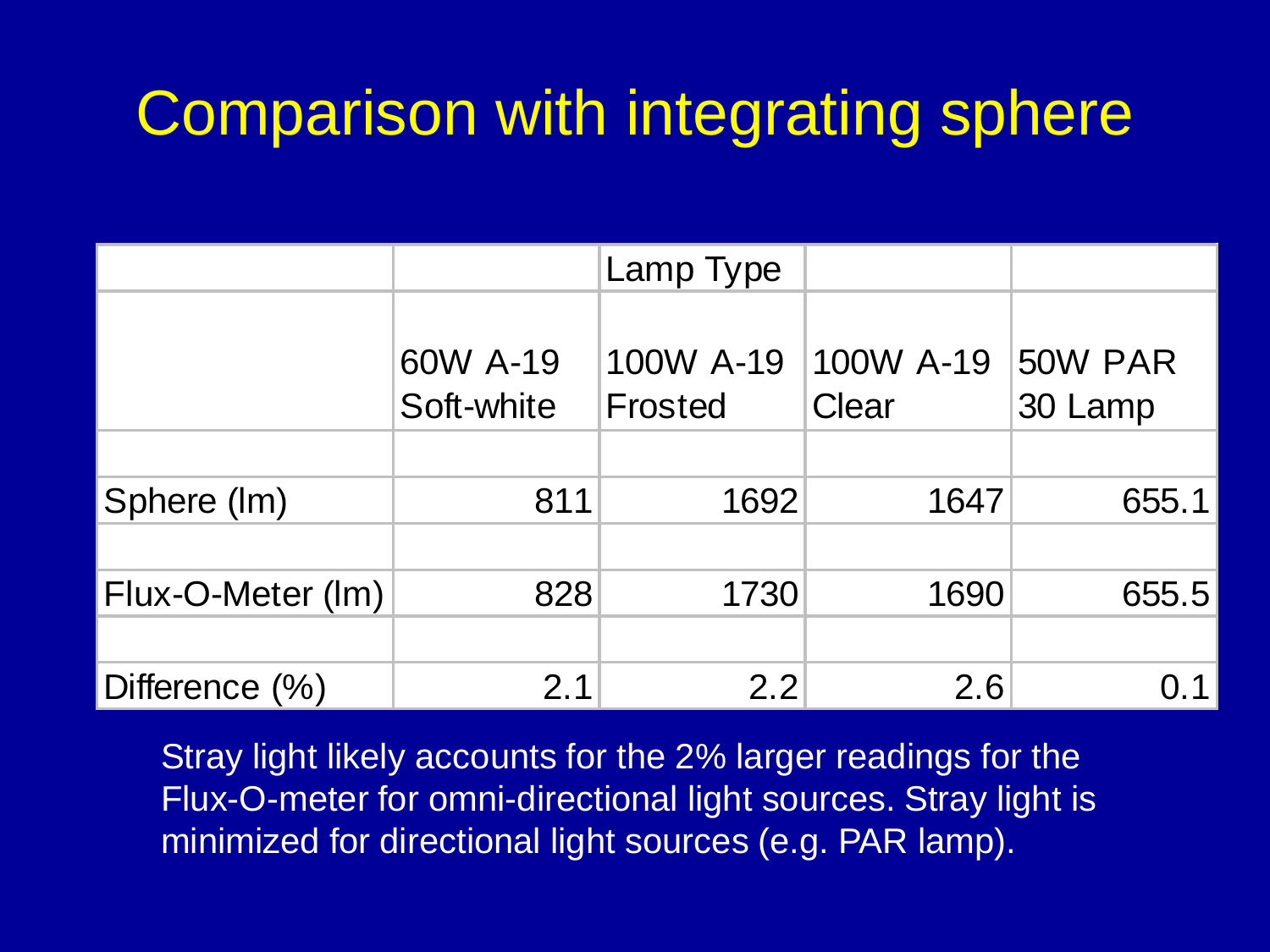#### Comparison with commercial goniometer system using CFL fixtures

|                   | 20W Circline<br>(bare lamp) | Fixture #1 | Fixture #2 | $ Fix$ ture #3 |
|-------------------|-----------------------------|------------|------------|----------------|
|                   |                             |            |            |                |
| Goniometer (Im)   | 1232                        | 818        | 1132       | 640            |
|                   |                             |            |            |                |
| Flux-O-Meter (Im) | 1272                        | 872        | 1190       | 673            |
|                   |                             |            |            |                |
| Difference (%)    | 3.2                         | 6.4        | 5.0        | 5.0            |

Which measurement is correct?

The measurement differences shown here likely result from the sample changing due to temperature, repositioning, etc, and are not indicative of the accuracy of the Fluxometer.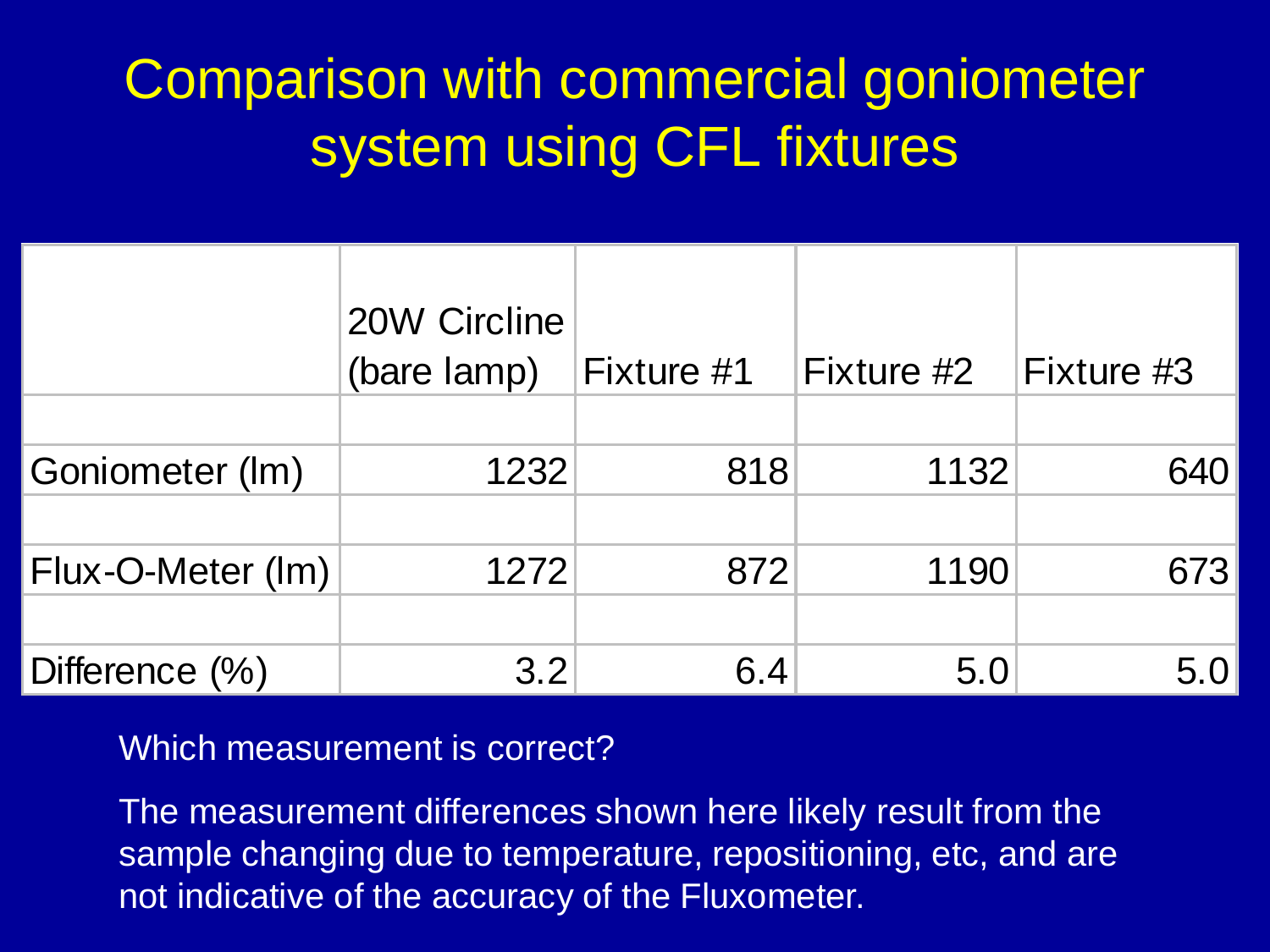# Comparison with Integrating Sphere

|                   |          | Lamp Type        |                |
|-------------------|----------|------------------|----------------|
|                   | CFL,     | <b>White LED</b> |                |
|                   | integral | parabolic        | <b>RGB LED</b> |
|                   | ballast  | fixture          | Downlight      |
|                   |          |                  |                |
| Sphere (Im)       | 1163.6   | 690.9            | 308.1          |
|                   |          |                  |                |
| Flux-O-Meter (lm) | 1182.2   | 686.6            | 316.2          |
|                   |          |                  |                |
| Difference (%)    | $-1.6$   | 0.6              | $-2.6$         |

When temperature and stabilization times are tightly controlled comparisons between different measurement techniques agree much better.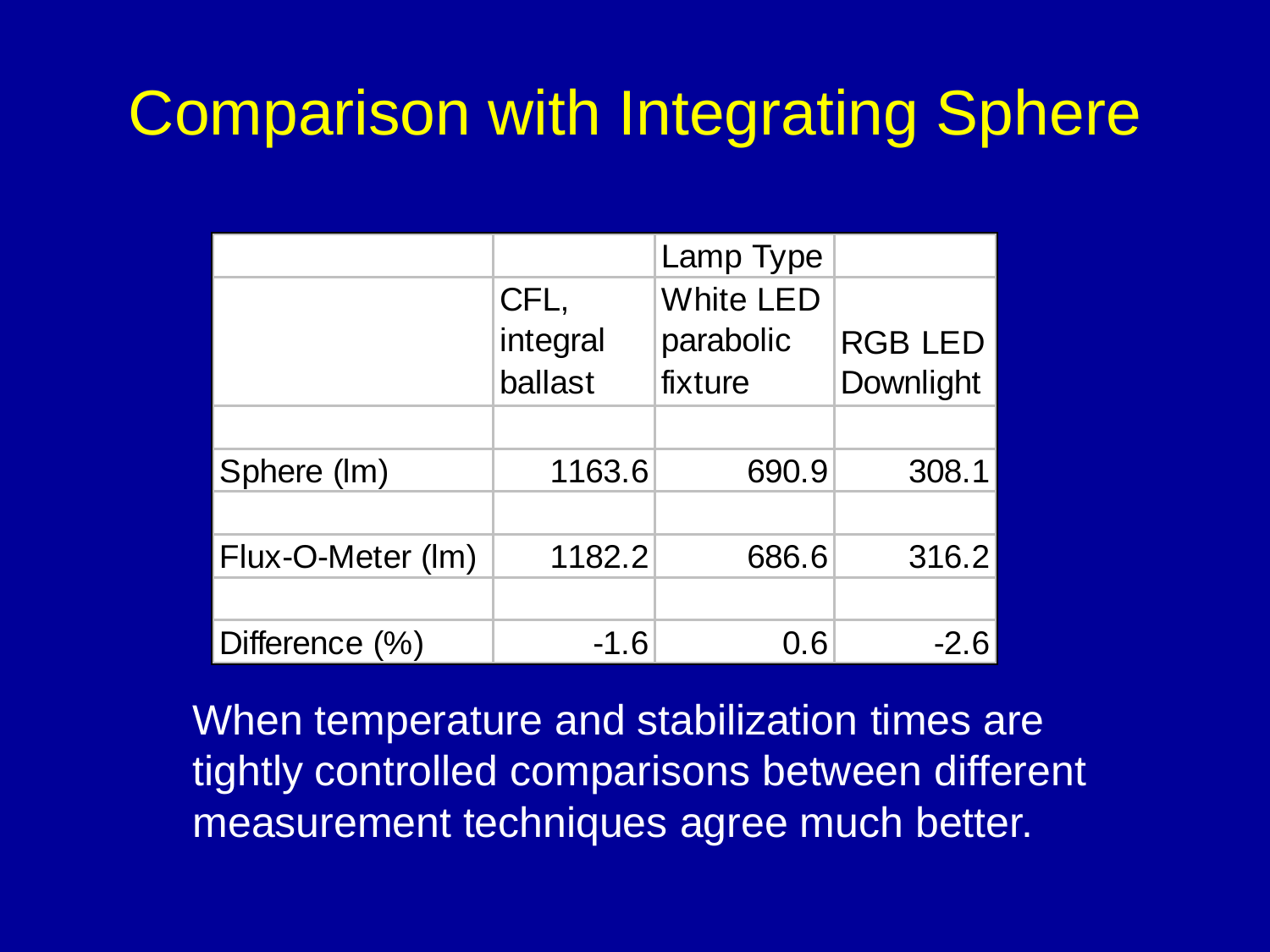# Benefits / Limitations

- No minimum distance **requirements**
- No flux standards (Calibration is based on illuminance and distance)
- Not sensitive to positioning of source
- Not sensitive to source size, color, shape
- Slight sensitivity to distribution (beam vs. blob) due to stray light
- Provides intensity distribution data for some small fixtures
- Short measuring distance prohibits calculating intensity distribution for many sources
- Sensitive to stray light (requires black surroundings)
- Mounting support blocks small solid angle (not an issue for directional light sources)
- Wind drafts from rotating arm affect temperature stability (slower rotation speed or more aerodynamic profile is needed)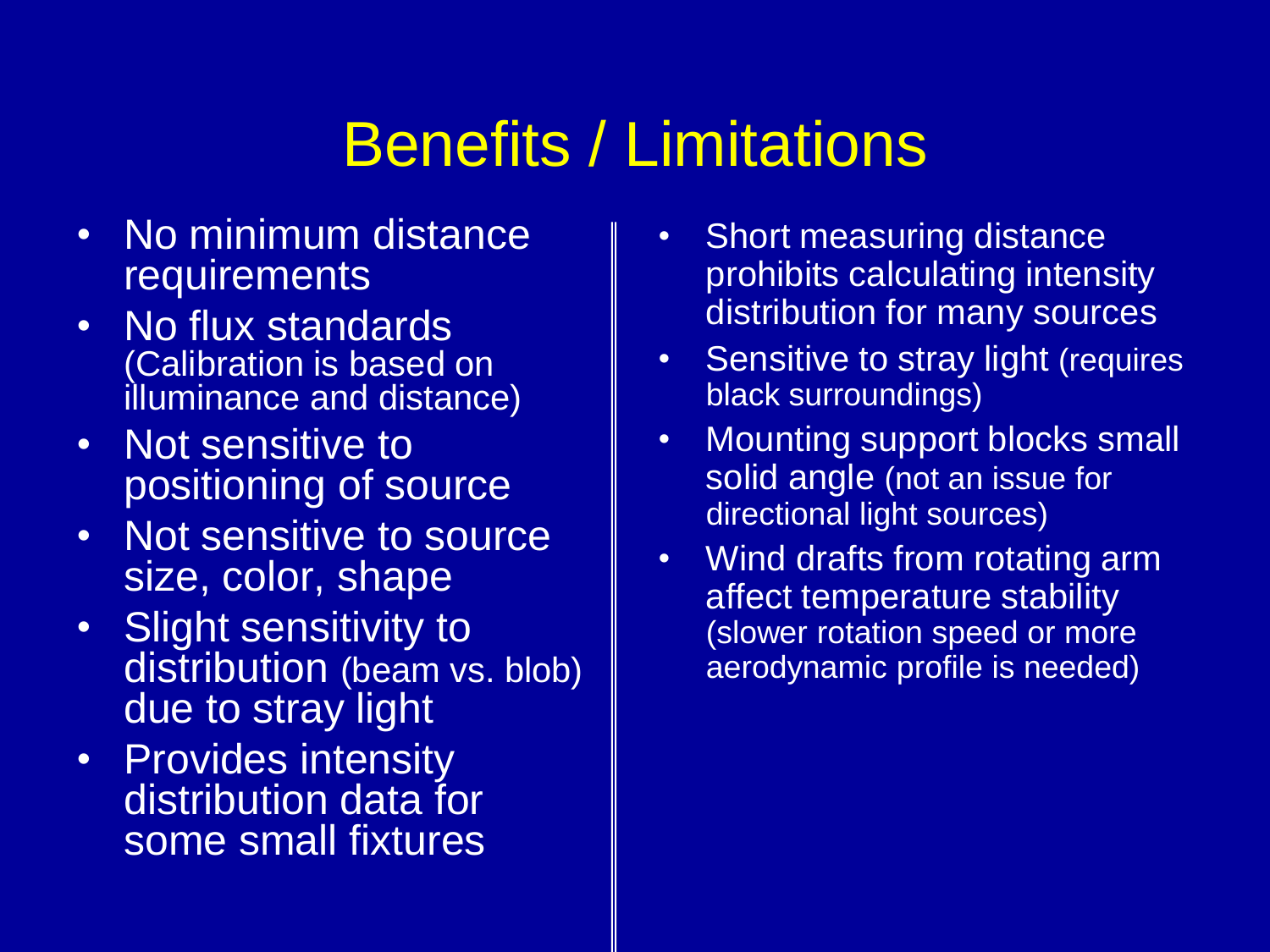# Adding color capabilities

- Add a variable narrow bandwidth sensor to the swinging arm
- Measure spectral flux for each wavelength setting
- High resolution angular information is preserved for each narrow band spectral measurement
	- Enables analysis of color uniformity as well as integrated color properties as had with sphere **measurements**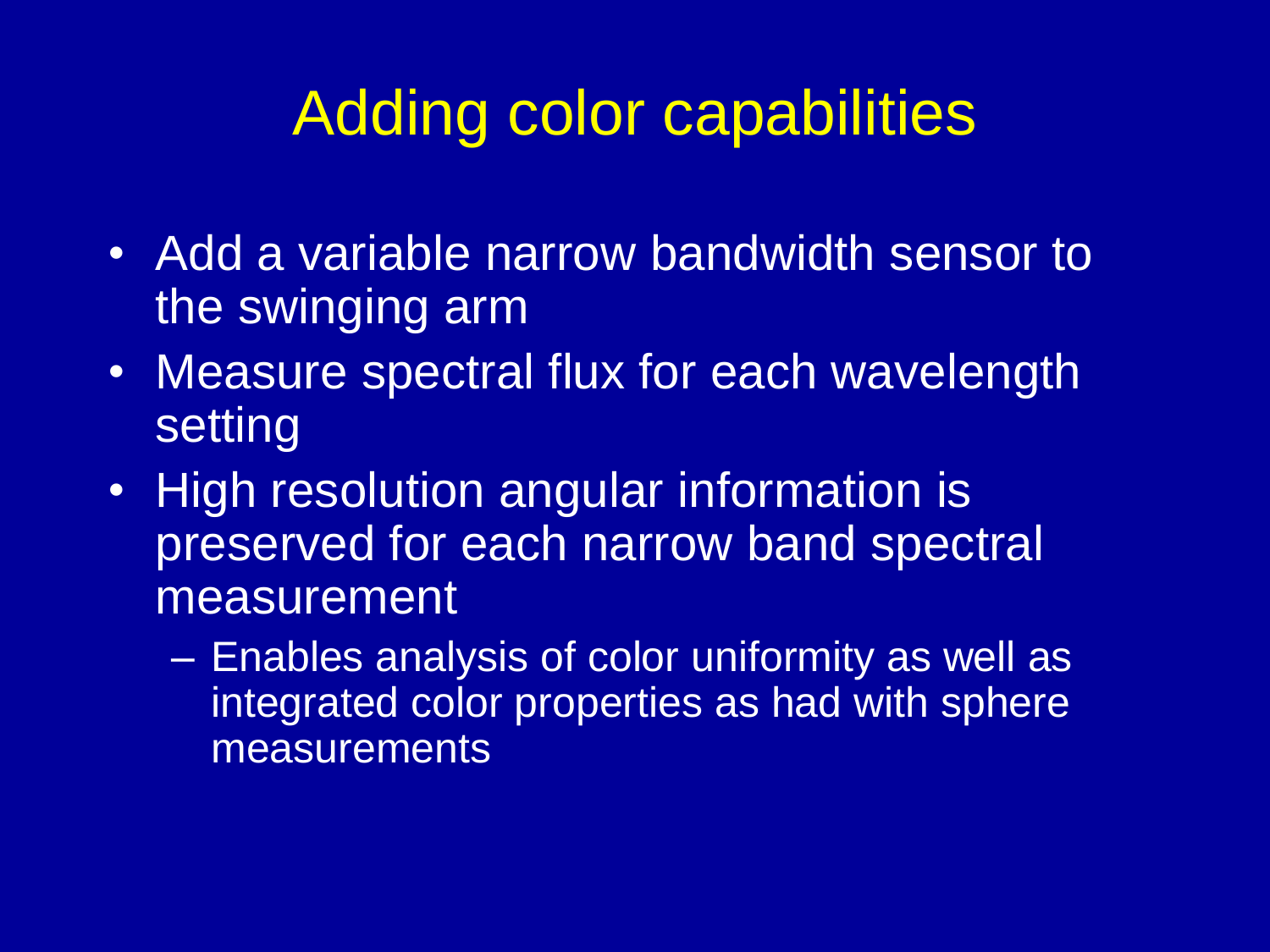#### Narrow bandwidth spectral sensor

- Linear variable interference filter
	- Schott Veril
	- 400 700 nm



- 10 18 nm half bandwidth
- Wireless Bluetooth radio link controlls stepper motor to adjust slit position
- Sensor output to DAQ card via slip rings